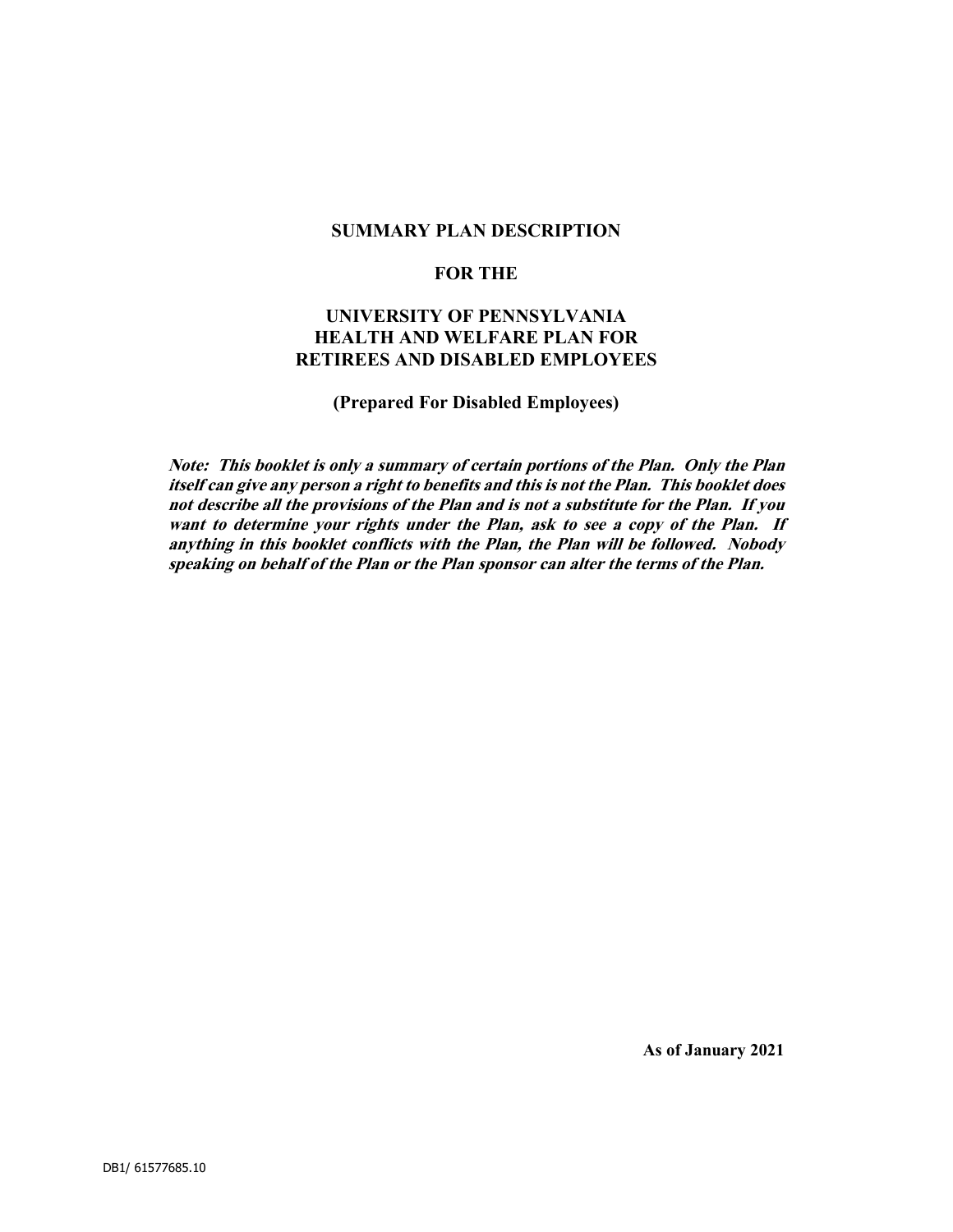## **TABLE OF CONTENTS**

## Page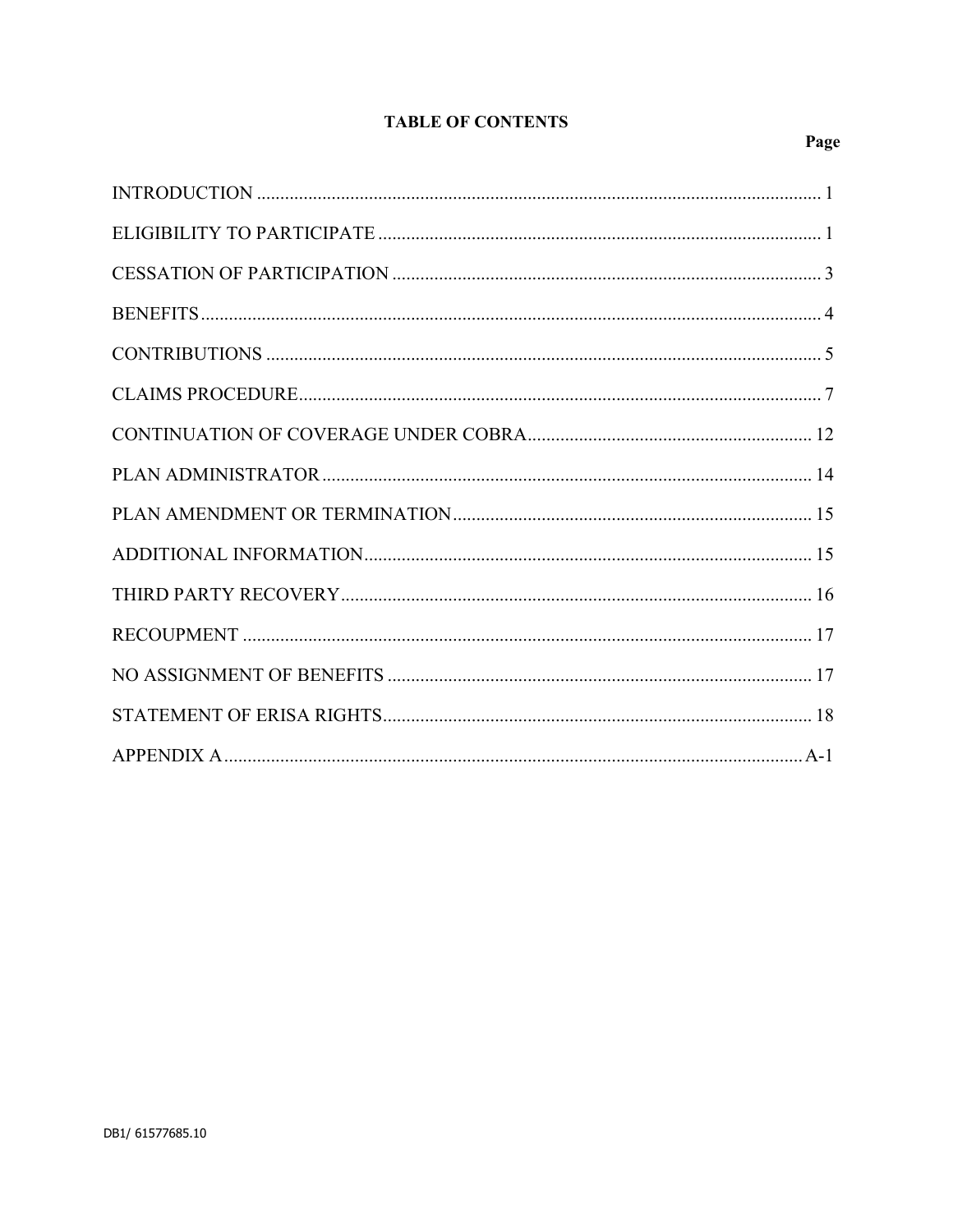## <span id="page-2-0"></span>**INTRODUCTION**

The University of Pennsylvania Health and Welfare Plan for Retirees and Disabled Employees (the "Plan") provides benefits for eligible disabled employees (and their eligible dependents) of the University of Pennsylvania (the "University") and any participating subsidiaries or affiliates. However, employees of the Hospital of the University of Pennsylvania are not eligible to participate in the Plan.

One of the many requirements of the Employee Retirement Income Security Act of 1974 (ERISA), a federal law applying to employee benefit plans, is that employers must supply employees with a description of the various benefit plans it maintains. Such information must be included in a summary plan description ("SPD") for each plan. This document, together with any booklets or other descriptive material you receive from the University, insurance companies, claims administrators and/or health maintenance organizations ("HMOs"), constitute the SPD for the Plan. This SPD describes the Plan as in effect as of January 1, 2021.

Because benefits from the Plan will be of importance to you and your eligible dependents, you should retain this SPD as a part of your permanent records, but please be advised that it is only a summary. The SPD is shorter and less technical than the underlying legal documents which establish the Plan. As such, the SPD may not describe every situation that may affect every covered disabled employee or dependent. The SPD is not meant to alter the Plan or any legal instrument related to the Plan's creation, operation, funding or benefit payment obligations. **IMPORTANT: If there is any conflict or inconsistency between the SPD and the documents constituting the Plan, or with respect to any provision that is not discussed in the SPD, the documents constituting the Plan will control.** You and your beneficiaries may obtain copies of the Plan and its related documents or examine these documents by contacting the "Plan Administrator" (the individual responsible for administering the Plan) at the number and address set forth in the "Additional Information" section of the SPD.

If you believe you are entitled to a benefit that you have not received or if you disagree with any determination made by the Plan Administrator (or its delegate) regarding your Plan benefits, you may submit a claim for benefits under the Plan. However, the time period for submitting a claim for benefits is limited. If you fail to make a timely claim for benefits or you fail to timely appeal a claim, you may lose your right to those benefits. For important information regarding the process for submitting a claim for benefits and the deadlines for submitting such a claim, see the "General Rules Regarding Claims Procedure" section of the SPD.

The Plan, any changes to it, or any payments to you under its terms, does not constitute a contract of employment with the University and does not give you the right to be retained in the employment of the University or its subsidiaries or affiliates.

**IMPORTANT: The University reserves the right to modify, amend, or terminate the Plan any benefits provided through the Plan at any time and for any reason.**

### <span id="page-2-1"></span>**ELIGIBILITY TO PARTICIPATE**

• **Eligibility Rules for Disabled Employees:** If you are receiving long term disability benefits under the University of Pennsylvania Health and Welfare Program, you are eligible to receive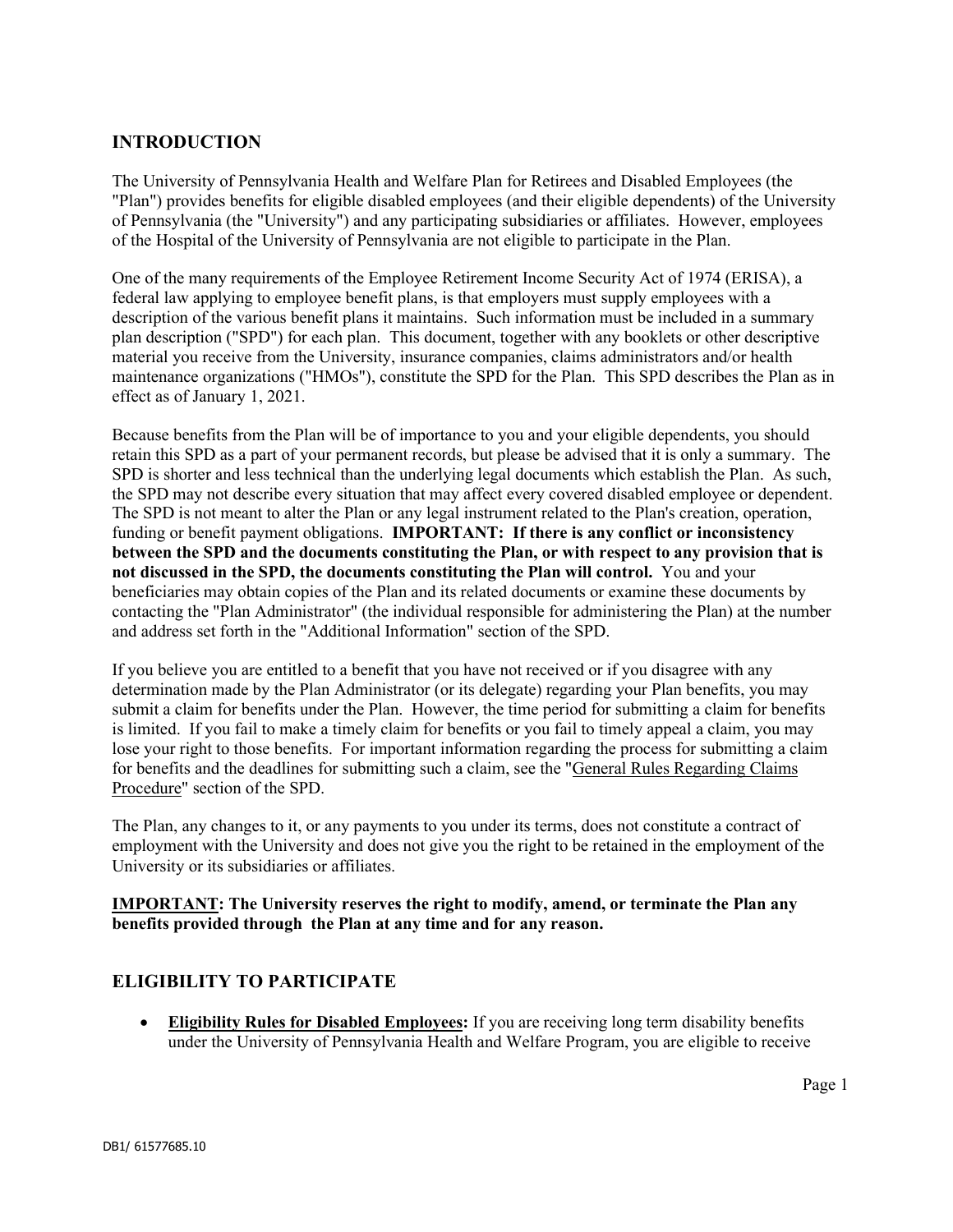benefits under this Plan. Note that your long term disability benefits continue to be provided under the Health and Welfare Program.

If you cease to be disabled, you may be able to continue coverage under this Plan if you meet the eligibility requirements for retirees, as described in the Plan document and in a separate version of this summary plan description (SPD) prepared for retirees. (You may obtain a copy of the Plan and/or the Retiree SPD upon request to the Plan Administrator.)

If you cease to be disabled and you do not meet the eligibility requirements for retiree coverage under the Plan, you may be eligible to continue coverage as described in the "Continuation Coverage Under COBRA" section below.

If you elect to retire from the University in order to commence pension benefits, you will continue coverage under this Plan only if you meet the eligibility requirements for retirees, even if your long term disability benefits continue. You cannot be covered under this Plan as a disabled employee and a retiree.

- **Eligibility Rules for Dependents:** You may elect coverage for any eligible dependent. For purposes of the Plan, an "eligible dependent" shall include:
	- Your spouse and your pouses child up to the end of the month in which your child reaches age 26.
	- Your or your spouse's beyond age 26 if the child is incapable of self-support because of a mental or physical condition that existed prior to age 26, and who was covered as a dependent prior to age 26 under this Plan or another plan.

A child includes a biological child, stepchild, child placed with you for adoption, legally adopted child, the biological or adopted child of your spouse's child for whom you are the legal guardian. Note: In the case of legal guardianship, there may be restrictions on the types of coverage available for the child.

A spouse is an individual who is participating with you in a legally recognized marriage under applicable state law.

Call the Penn Benefits Center at 1-866-799-2329 if you have any questions about a dependent's eligibility.

• **Electing Coverage:** If you become an eligible disabled employee, you may (i) continue any benefits being provided to you under the Health and Welfare Program at the time you become disabled, (ii) cease receiving any benefits being provided at the time you become disabled, (iii) elect to receive different benefits as may be available at the time you become disabled or (iv) elect to defer medical coverage. You cannot defer dental or vision coverage if you were previously enrolled prior to becoming disabled. If you are not enrolled in dental, vision or supplemental life insurance coverage on the date immediately preceding the date you become disabled, you will not be permitted to enroll in these benefit plans at a later date. If you are enrolled in supplemental life insurance coverage at the time you become disabled, you can continue the coverage that was in effect at that time, decrease the amount of coverage or cancel such coverage, but you will not be permitted to increase the amount of such coverage. If you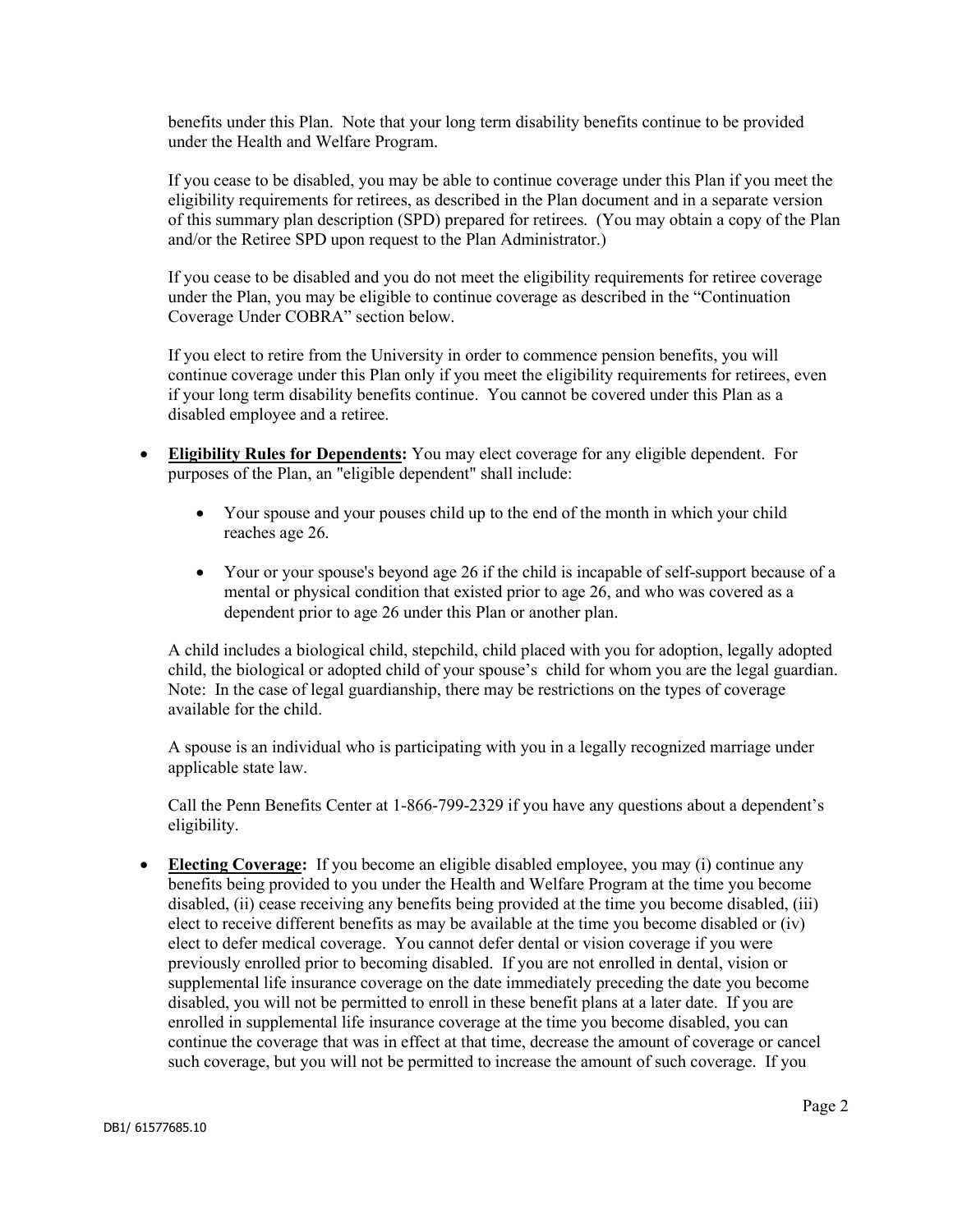elect coverage under the Plan, your initial election will be effective for the remainder of the Plan Year in which you become disabled. Thereafter, you will have an opportunity to change coverage options for the upcoming calendar year during an annual selection period. Any coverage change that you elect during the annual selection period will be effective as of January 1 and generally cannot be changed during the year unless you have a qualifying event. Qualifying events include (i) moving to a residence outside an HMO zip code area, (ii) divorce, (iii) the death of a spouse. In any of these instances, you have 30 days from the date of the event to make a change to your coverage election. You may add coverage for a new or existing eligible dependent(s).

- **Deferring Coverage:** You may choose to defer medical coverage for yourself and any eligible dependents if previously enrolled prior to the date you become disabled.
- **Other Miscellaneous Rules:** To enroll in the Plan, you may be asked to complete certain enrollment or other forms. In addition, the Plan Administrator or the contracts between the University and its benefit providers (the "Contracts") may establish other rules or requirements for receiving Plan benefits (e.g., time periods for returning election forms, etc.). Any such other rules will be communicated to you when you first are eligible to enroll in the Plan and from time to time thereafter.

**NOTE:** If you are receiving healthcare benefits under the Plan and you become eligible for Medicare as a result of your disability or age, you will only be eligible to receive benefits under one the Plan's Medicare coverage options. You will be transitioned to one of these Medicare coverage options as soon as administratively practicable. This Medicare coordination also applies to a spouse or dependent child who becomes eligible for Medicare, due to age or disability. If one family member is transitioned to a Medicare coverage option, other family members who are not eligible for Medicare will be eligible for any other coverage option generally available to retirees who are not eligible for Medicare.

**IMPORTANT: The University reserves the right to modify, amend, or terminate any or all of the benefits under the Plan at any time and for any reason.**

### <span id="page-4-0"></span>**CESSATION OF PARTICIPATION**

- **Cessation of Coverage for Disabled Employees:** Your coverage under the Plan will end on the earliest of:
	- the date on which the University decides to terminate or modify coverage under the Plan;
	- the date as of which you fail to satisfy the eligibility requirements of the Plan or any applicable Contract;
	- the date as of which you fail to make any required contributions (See the special rule in the "Contribution" section below relating to late payment of contributions);
	- the date as of which you elect to cease participation;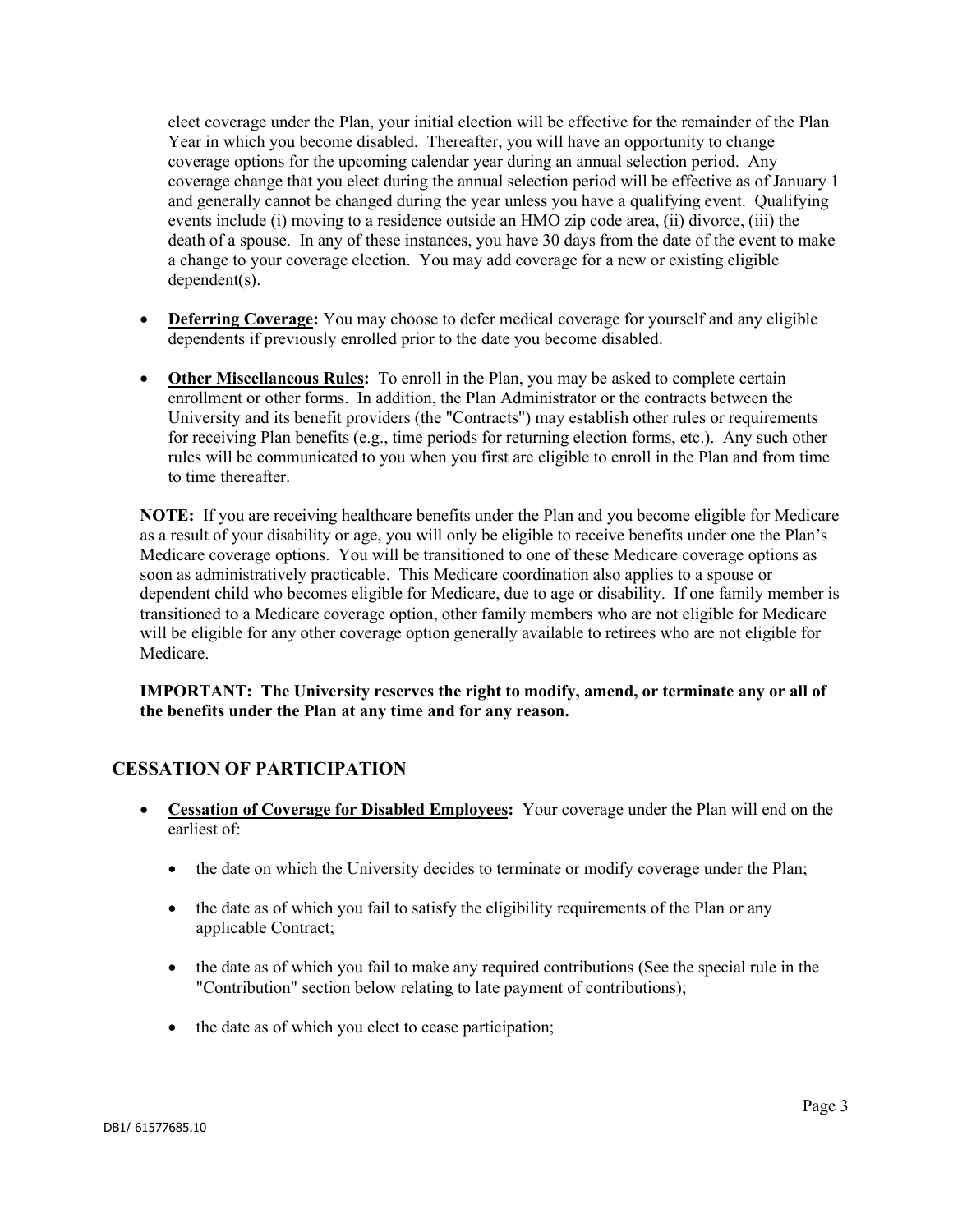- the date as of which you are no longer disabled, subject to your continued participation as a retiree, if you meet the applicable requirements; or
- the date of your death.
- **Cessation of Coverage for Covered Eligible Dependents:** Coverage for your spouse or any of your eligible dependents under the Plan will end on the earliest of:
	- the date on which the University decides to terminate or modify coverage under the Plan;
	- the date your dependent ceases to be an eligible dependent under the Plan or under the provisions of the applicable Contract;
	- the date as of which you, or if applicable, your spouse or your eligible dependent, fail to make any required contributions (See the special rule in the "Contribution" section below relating to late payment of contributions);
	- the date as of which your coverage terminates; or
	- the date as of which you drop your spouse or eligible dependent from coverage.

Any individual who is covered as an eligible dependent under the Plan may continue receiving Plan benefits after your death if you met the eligibility requirements for retiree benefits at the time of your death. Your surviving spouse may continue receiving coverage until they remarry or die. Your eligible unmarried dependent children may continue receiving coverage until they no longer satisfy the Plan's eligibility requirements (e.g., age requirements, full-time student requirements, requirements applicable to disabled children).

#### Discretion to Terminate Coverage for Misbehavior

Notwithstanding the foregoing, the University or any insurance company, HMO or other benefit provider, as applicable, may in its sole discretion, terminate your coverage (or that of your eligible dependent) if you (or your eligible dependent) provide false information or makes misrepresentations in connection with a claim for benefits; permit a non-participant to use a membership or other identification card for the purpose of wrongfully obtaining benefits; obtain or attempt to obtain benefits by means of false, misleading or fraudulent information, acts or omissions; or behave in a manner that is disruptive, unruly, abusive, threatening, or uncooperative .

### <span id="page-5-0"></span>**BENEFITS**

The benefits that are available to you and any eligible dependents are described briefly in Appendix A to the SPD as updated from time to time. For a more complete description of the benefits available under each coverage option, please refer to the separate descriptive booklets and/or Contracts which may be requested directly from the applicable benefit providers or the University's Benefits Department.

### **IMPORTANT: The University reserves the right to amend or terminate any of the Plan's benefits at any time and for any reason.**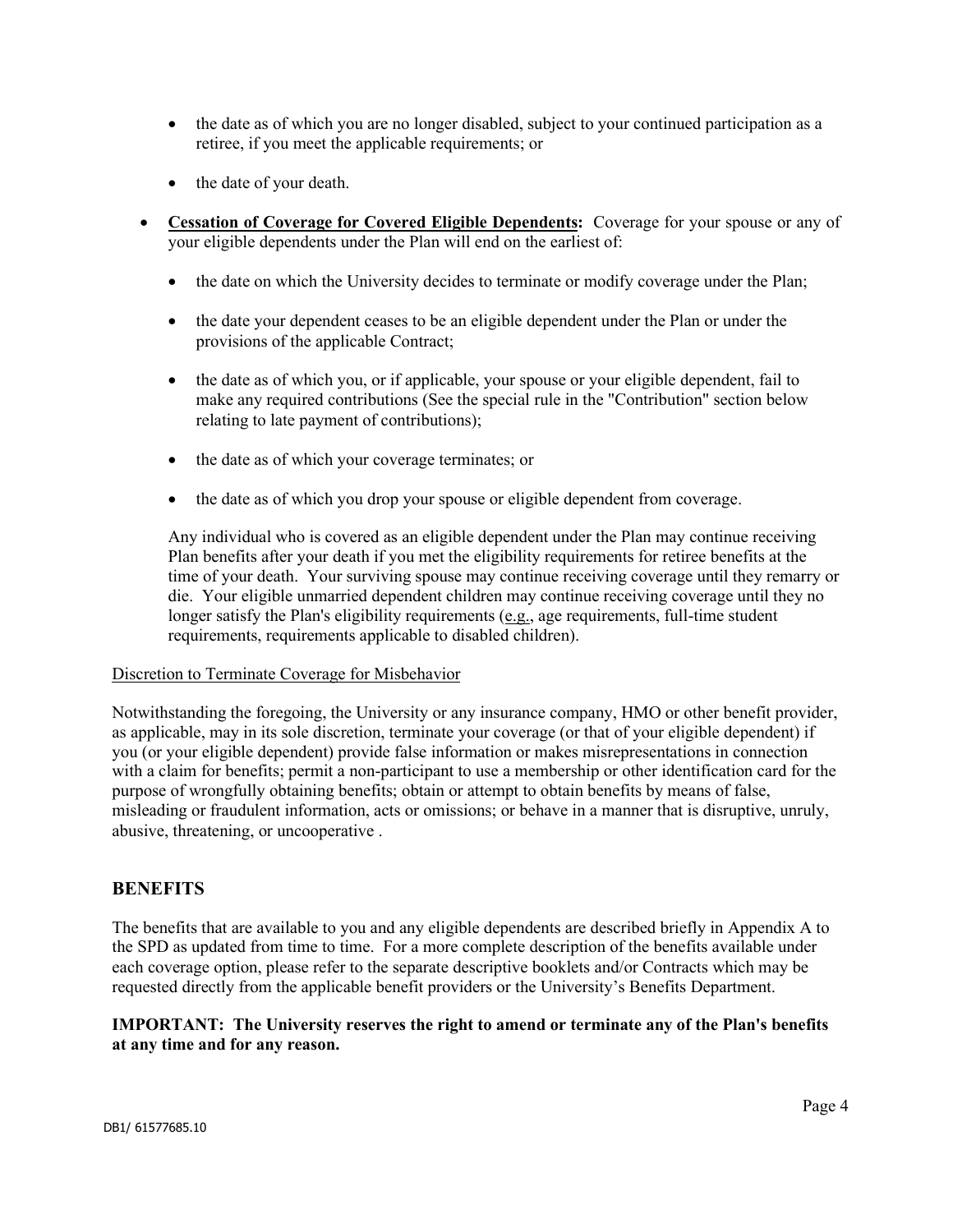In addition to these benefit descriptions, please keep in mind that there are some special rules that apply to Plan benefits, as follows:

- **Special Coverages Required by the Women's Health and Cancer Rights Act:** The Women's Health and Cancer Rights Act of 1998 requires the Plan to cover the following medical services in connection with coverage for a mastectomy:
	- Reconstruction of the breast on which the mastectomy has been performed;
	- Surgery and reconstruction of the other breast to produce symmetrical appearance; and
	- Prostheses and physical complications in all stages of a mastectomy, including lymphedemas.

These services will be provided in a manner determined in consultation with the attending physician and the patient. Coverage for these medical services is subject to any applicable deductibles and coinsurance amounts.

• **Continuation of Coverage for Eligible Dependents:** The section of this booklet entitled "Continuation of Coverage Under COBRA" describes certain circumstances under which healthcare coverage may be continued for eligible dependents after the date coverage would otherwise end.

### <span id="page-6-0"></span>**CONTRIBUTIONS**

You and/or your eligible dependents may be required to contribute toward the cost of benefits that you select for you and/or your eligible dependents. The contributions that you are required to pay are determined by the University; the University subsidizes the balance of the cost.

- **University Subsidy for Employees on LTD Before July 1, 1998:** If you are eligible for LTD prior to July 1, 1998, the University subsidizes 100% of the cost of medical, dental, basic life and supplemental life. You pay the full cost for vision benefits.
- **University Subsidy for Employees on LTD On or After July 1, 1998 and Before July 1, 2005:** If you are eligible for LTD on or after July 1, 1998 and before July 1, 2005, the University subsidy for the cost of medical and dental is the same as for active employees. The University subsidizes 100% of the cost for basic and supplemental life insurance. You pay the full cost for vision benefits.
- **University Subsidy for Employees on LTD On or After July1, 2005:** If you are eligible for LTD on or after July 1, 2005, the University subsidy for the cost of medical and dental is the same as for active employees. The University subsidizes 100% of the cost for basic life. You pay the full cost for vision and supplemental life benefits.

### **IMPORTANT: Please keep in mind that the University reserves the right to change the amount of your or your eligible dependents' contributions at any time and for any reason.**

Your premium payments for each month of coverage are due by the first of the month. If premiums are more than 60 days late, your coverage will be permanently canceled back to the last date for which you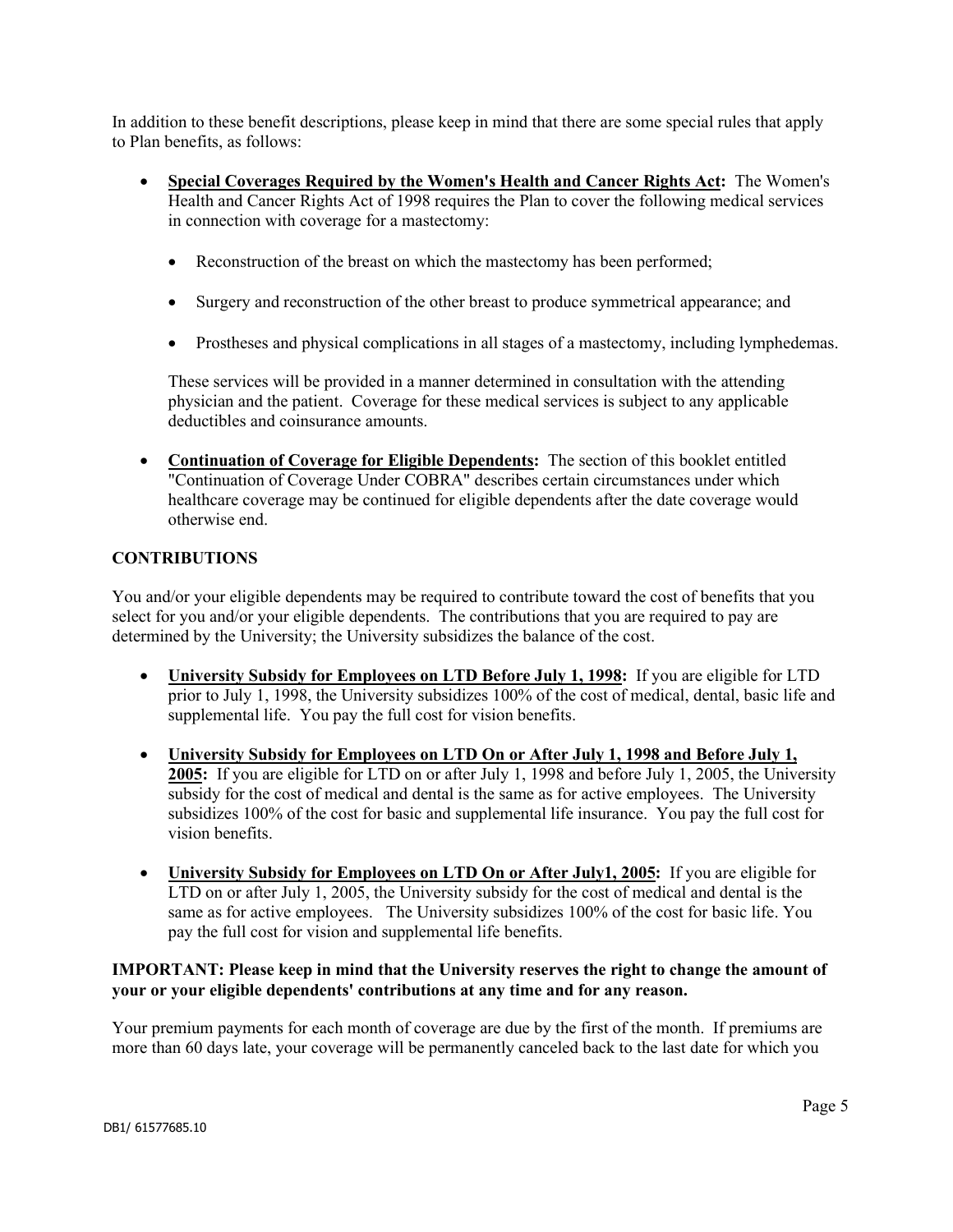have made the required premium payment. This means that you may be required to pay back any reimbursements made to your provider by the carrier.

### **COORDINATION OF BENEFITS**

Benefits will be coordinated between plans, or within this Plan, in accordance with the following provisions, to the extent not inconsistent with the provisions of any applicable insurance contract, in which case the provisions of the insurance contract shall control.

- **Coordination of Benefits with Other Plans**. Benefits under the Plan will be coordinated, as provided for below, when you or your dependents have health coverage under more than one plan, program or other arrangement for the provision of similar benefits. Other coverage includes (i) coverage under motor vehicle insurance which provides for health insurance protection (including "no-fault" coverage of medical care) where the named insured is given the option of selecting coverage under this Plan or the motor vehicle insurance as the primary coverage for certain eligible medical expenses, (ii) governmental benefit programs provided or required by law (such as Medicare), and (iii) other group health plans covering you or your dependents, including student coverage provided through a school above the high school level. The Plan shall not coordinate benefits with individual health contracts.
- **Primary Plan.** The primary plan shall be determined in the following order:
- **General Rule.** A plan that does not coordinate with other plans will be the primary plan.
- **Covered Employees**. The benefits of the plan which covers the person as an employeesubscriber is the primary plan.
- **Determining the Primary Plans for Dependent Children**. If both plans cover the individual as a dependent child, the plan covering the parent whose birthday falls earlier in the calendar year is the primary plan. If both parents have the same birthday, the plan covering one of the parents for the longer period of time is the primary plan. If this Plan is coordinating benefits with a plan that uses a rule based on gender, except as described below, the plan of the male parent is primary.
- **Divorce or Separation**. If both plans cover the individual as a dependent and the parents are separated or divorced, the primary plan will be determined in the following order:
	- The plan of the parent who has responsibility for the child's health care expenses pursuant to the specific terms of a court decree
	- The plan of the parent with custody of the child
	- The plan of the step-parent to the parent with custody of the child and
	- The plan of the parent who does not have custody of the child.

If the specific terms of a court decree state that the parents shall share joint custody, without stating that one parent has responsibility for the child's health care expenses, the primary plan shall be determined as described above under "Determining the Primary Plans for Dependent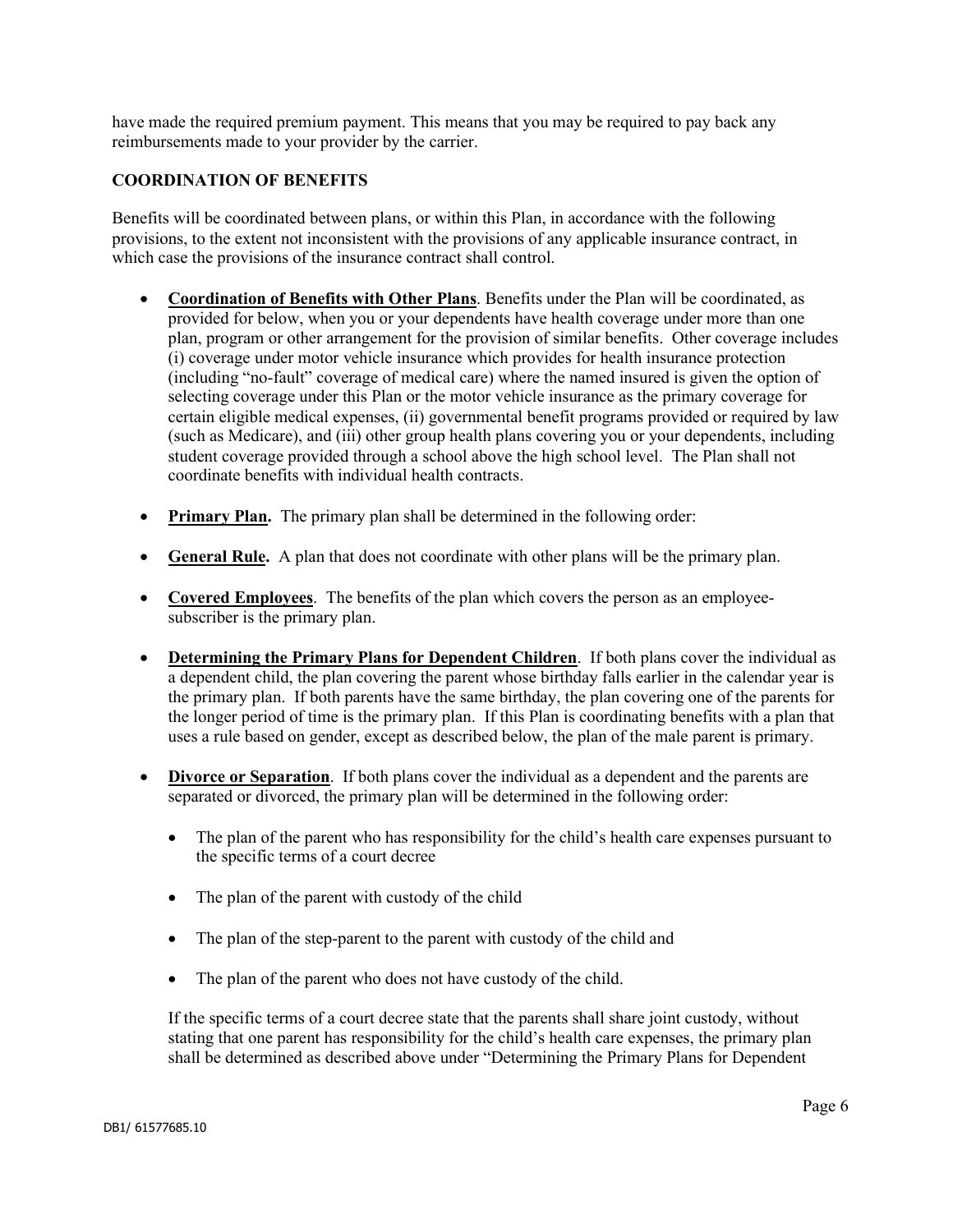Children."

- **Default**. When the determination of the primary plan cannot be made under the above rules, the plan that has covered the individual for the longer period of time will be the primary plan except that the plan which covers the individual as an active employee/subscriber (or a dependent of such person) is the primary plan over a plan that covers the individual as a laid-off person or retired person (or a dependent of such person): and if either plan does not have this condition, then it does not apply and the plan which has been in effect the longer period of time is primary.
- **Motor Vehicle Insurance**. Notwithstanding any provision in this Plan to the contrary, in determining whether this Plan or another plan is the primary plan, this Plan will be secondary to: a) coverage provided under any "no-fault" coverage of medical care or treatment to the extent required to meet the requirements of any motor vehicle insurance statute or similar statute, and b) coverage provided under motor vehicle insurance which provides for health insurance protection, even if the participant or COBRA participant selects coverage under the motor vehicle insurance as secondary for eligible medical care or treatment. Thus, if you or your dependent decline to select health care coverage under motor vehicle insurance as primary but such insurance provides health care coverage that purports to be secondary to coverage under a health care plan maintained by an employer, this Plan will nevertheless pay benefits second if at all. This provision is expressly intended to avoid the possibility that this Plan will be determined to be primary to coverage that is available under motor vehicle or "no-fault" insurance.
- **The Coordinated Benefit.** Benefits provided under this Plan will be paid in full when this Plan is the primary plan. When this Plan is the secondary plan, this Plan will provide a benefit so that the combined benefits under both the primary and secondary plans will not exceed the amount which would have been paid under this Plan, if there were no other plans involved. When benefits are reduced under the primary plan because a subscriber does not comply with a plan provision, the amount of such reduction will not be considered an allowable benefit. Whenever payments that should have been made by the Plan have been made by another plan, the Plan may pay the other plan any amount necessary to satisfy the coordination of benefits provisions of this section. Amounts paid will be considered benefits paid under this Plan and to the extent of such payments, the Plan will be fully released from any liability regarding the person for whom payment was made. Whenever payments that should have been made by another plan have been made by the Plan, the Plan may recover the expense already paid in excess of its liability as the secondary plan.

## <span id="page-8-0"></span>**CLAIMS PROCEDURE**

The booklets and other materials that describe a particular benefit under the Plan generally will contain a specific set of claims and appeals procedures that you must follow to make a claim to receive that particular benefit and/or to appeal a denied claim for that particular benefit. Although these separate claims and appeals procedures will be very similar in most respects, there may be important differences. As such, you should follow the specific claims and appeals procedures for a particular benefit very carefully. If the booklets and other materials that describe a particular benefit do not contain a specific set of claims and appeals procedures, the Plan's claims as described below will apply. In all cases, the Plan's "General Rules Regarding Claims Procedures" as described below apply to claims under the Plan.

### **IMPORTANT: If you have any questions about which set of claims and appeals**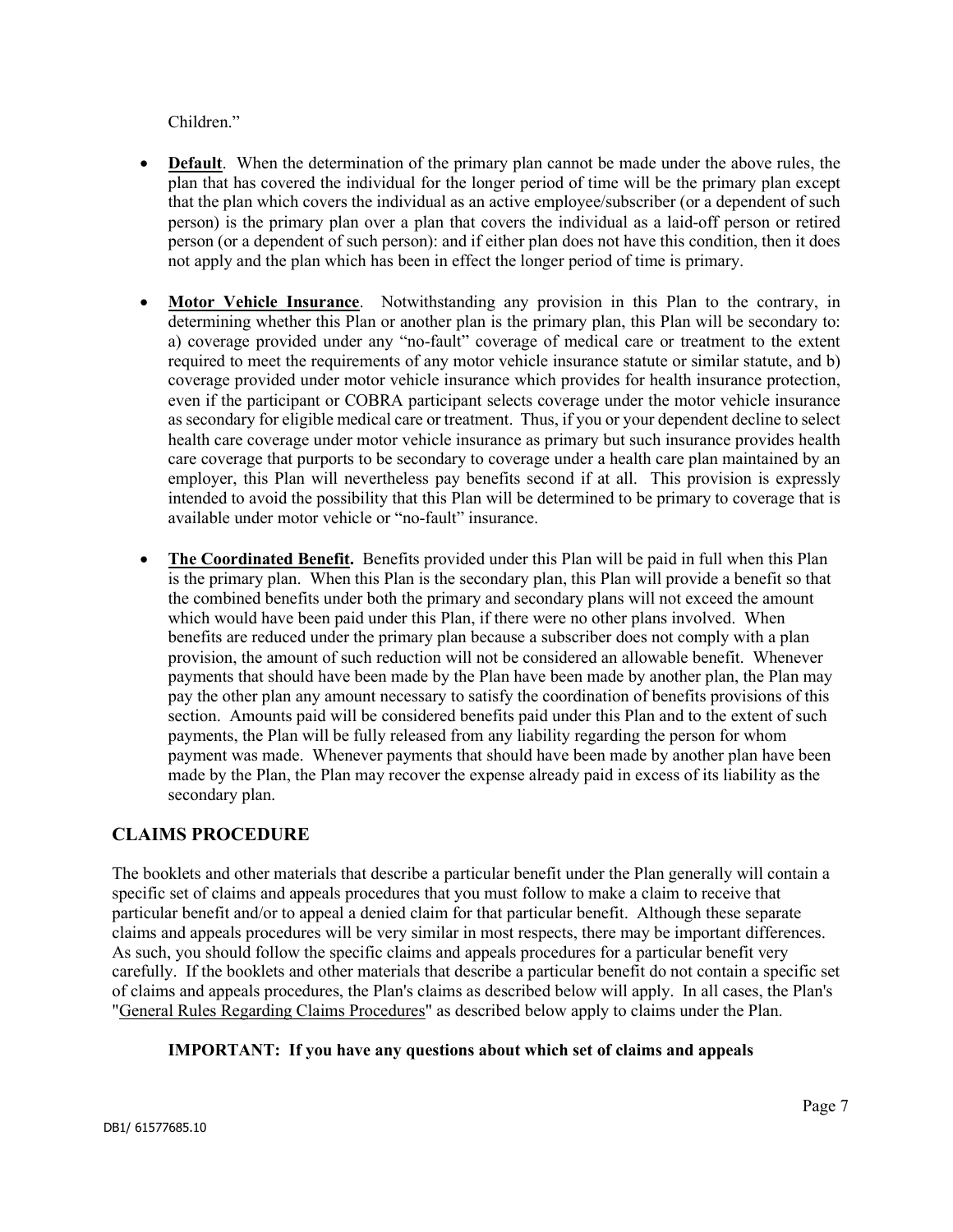**procedures to follow or any other questions about making a claim, you should contact the specific claims administrator at the address/number set forth in Appendix A. After talking to the claims administrator, if you still have questions about how a claim should be processed, you should contact the Plan Administrator.** 

#### **General Rules Regarding Claims Procedures**

The Plan Administrator has complete and final discretionary authority to determine all questions regarding an employee's participation and benefits and to interpret and to construe the provisions of the Plan document including any uncertain terms. When deciding claims, the Plan Administrator is using its full discretionary authority to determine facts, interpret the Plan, and resolve any questions. Decisions made by the Plan Administrator will be given full deference by any court of law and the Plan Administrator's decision on review will be final and binding on all parties.

For purposes of this section of the SPD describing the Plan's default claims and appeals procedures, the Plan Administrator (or any third party to whom the Plan Administrator has delegated the authority to review and evaluate claims, such as an insurance company) shall be referred to as the "Claims Administrator" at the initial claim level and the "Appeals Administrator" at the appeal level.

A request for benefits is a "claim" subject to these procedures only if you or your authorized representative file it in accordance with the Plan's claim filing guidelines. In general, claims must be filed in writing (except urgent care claims, which may be made orally) with the applicable provider identified in Appendix A. Any claim that does not relate to a specific benefit under the Plan (for example, a general eligibility claim) must be filed with the Plan Administrator at the address set forth in the "Additional Information" section below. A request for prior approval of a benefit or service where prior approval is not required under the Plan is not a "claim" under these rules. Similarly, a casual inquiry about benefits or the circumstances under which benefits might be paid under the Plan is not a "claim" under these rules, unless it is determined that your inquiry is an attempt to file a claim. If a claim is received, but there is not enough information to allow the Claims Administrator to process the claim, you will be given an opportunity to provide the missing information. If you want to bring a claim for benefits under the Plan, you may designate an authorized representative to act on your behalf so long as you provide written notice of such designation to the Claims Administrator and/or the Appeals Administrator identifying such authorized representative. In the case of a claim for medical benefits involving urgent care, a healthcare professional who has knowledge of your medical condition may act as your authorized representative with or without prior notice.

You must follow the claim procedures within the deadlines described below if you wish to preserve any rights you may have to a benefit under the Plan, including your right to pursue your claim in court or seek a ruling or judgment of any kind against the Plan, a Plan fiduciary, or any other party associated with the Plan. If you don't present all your evidence and arguments during the claims and appeals procedure, you will have waived the opportunity to present them and won't be able to bring them forward at a later time. This means that the court's review will be limited to the facts, evidence, and issues you present during the Plan's claims and appeals procedure described here. Issues not raised during the claims and appeal process will be deemed waived.

After you have exhausted the Plan's claims and appeals procedure (but not before), you may file a lawsuit in the United States District Court, Eastern District of Pennsylvania. Any such claim or lawsuit must be filed by the "Claims Deadline," which is 24 months after whichever of the following events happened first: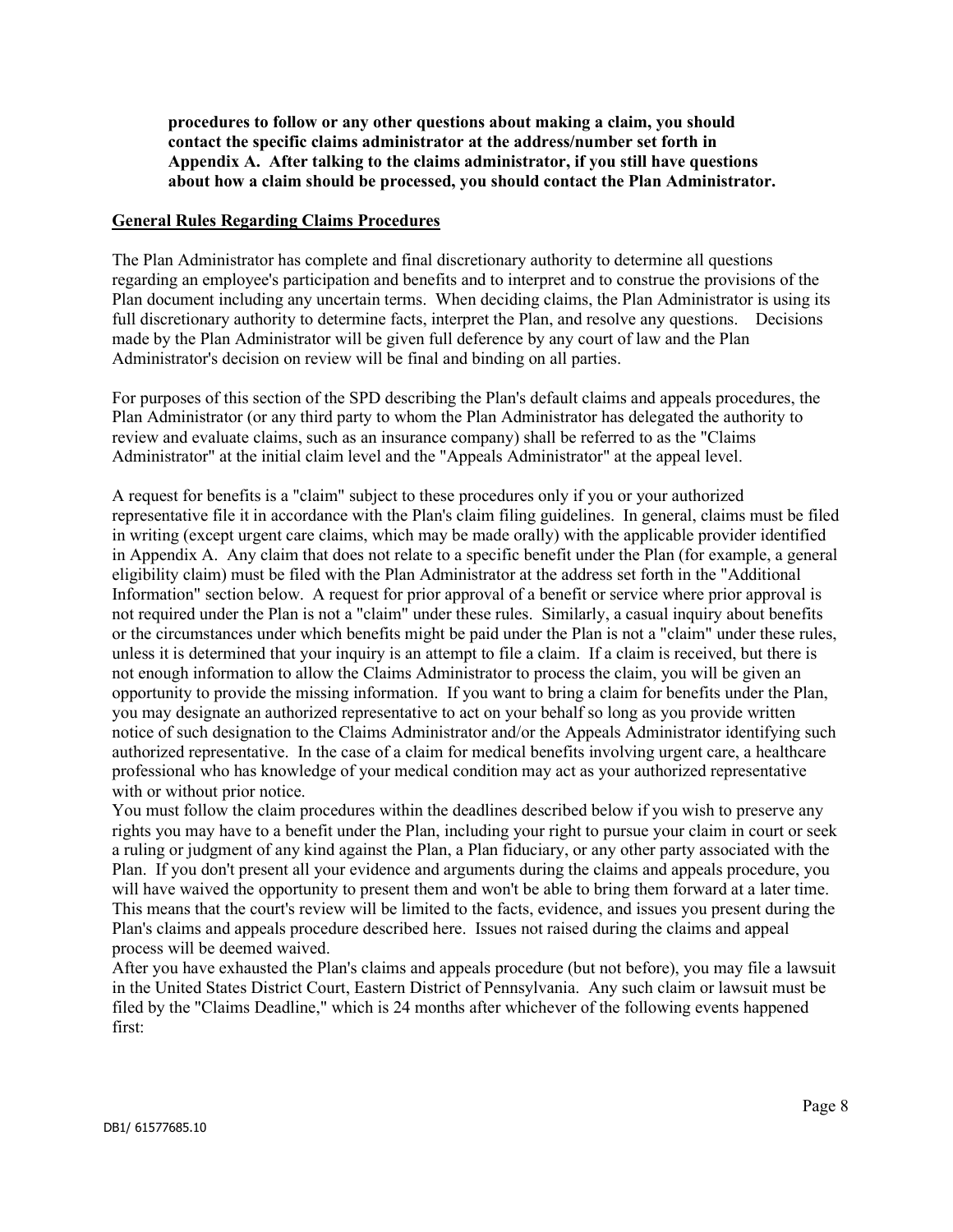- Your first benefit payment was made or should have been made;
- The Plan Administrator first denied your claim; or
- You first knew or should have known the important facts relating to your claim.

You are not permitted to bring a claim under the Plan's claims and appeals procedure or bring a lawsuit in a court or other forum after the Claims Deadline. However, if you start the Plan's claims and appeals procedure before the Claims Deadline and the Claims Deadline passes before the claims and appeals procedure is completed, you may still file your lawsuit during the three-month period after the Committee sends the final notice of denial of your appealed claim.

**Types of Claims** There are several different types of claims that you may bring under the Plan. The Plan's procedures for evaluating claims (for example, the time limits for responding to claims and appeals) depend upon the particular type of claim. The types of claims that you generally may bring under the Plan are as follows:

- *Pre-Service Claim -* A "pre-service claim" is a claim for a particular benefit under the Plan that is conditioned upon you receiving prior approval in advance of receiving the benefit. A pre-service claim must contain, at a minimum, the name of the individual for whom benefits are being claimed, a specific medical condition or symptom, and a specific treatment, service or product for which approval is being requested.
- *Post-Service Claim -* A "post-service claim" is a claim for payment for a particular benefit or for a particular service after the benefit or service has been provided. A post-service claim must contain the information requested on a claim form provided by the applicable provider.
- *Urgent Care Claim -* An "urgent care claim" is a claim for benefits or services involving a sudden and urgent need for such benefits or services. A claim will be considered to involve urgent care if the Claims Administrator or a physician with knowledge of your condition determines that the application of the claims review procedures for non-urgent claims (i) could seriously jeopardize your life or your health, or your ability to regain maximum function, or (ii) in your physician's opinion, would subject you to severe pain that cannot adequately be managed without the care or treatment that is the subject of the claim.
- *Concurrent Care Review Claim -* A "concurrent care review claim" is a claim relating to the continuation/reduction of an ongoing course of treatment.

### **Time Periods for Responding to Initial Claims**

If you bring a claim for benefits under the Plan, the Claims Administrator will respond to your claim within the following time periods:

• *Post-Service Claim* - In the case of a post-service claim, the Claims Administrator shall respond to you within 30 days after receipt of the claim. If the Claims Administrator determines that an extension is necessary due to matters beyond the control of the Plan, the Claims Administrator will notify you within the initial 30-day period that the Claims Administrator needs up to an additional 15 days to review your claim. If such an extension is necessary because you failed to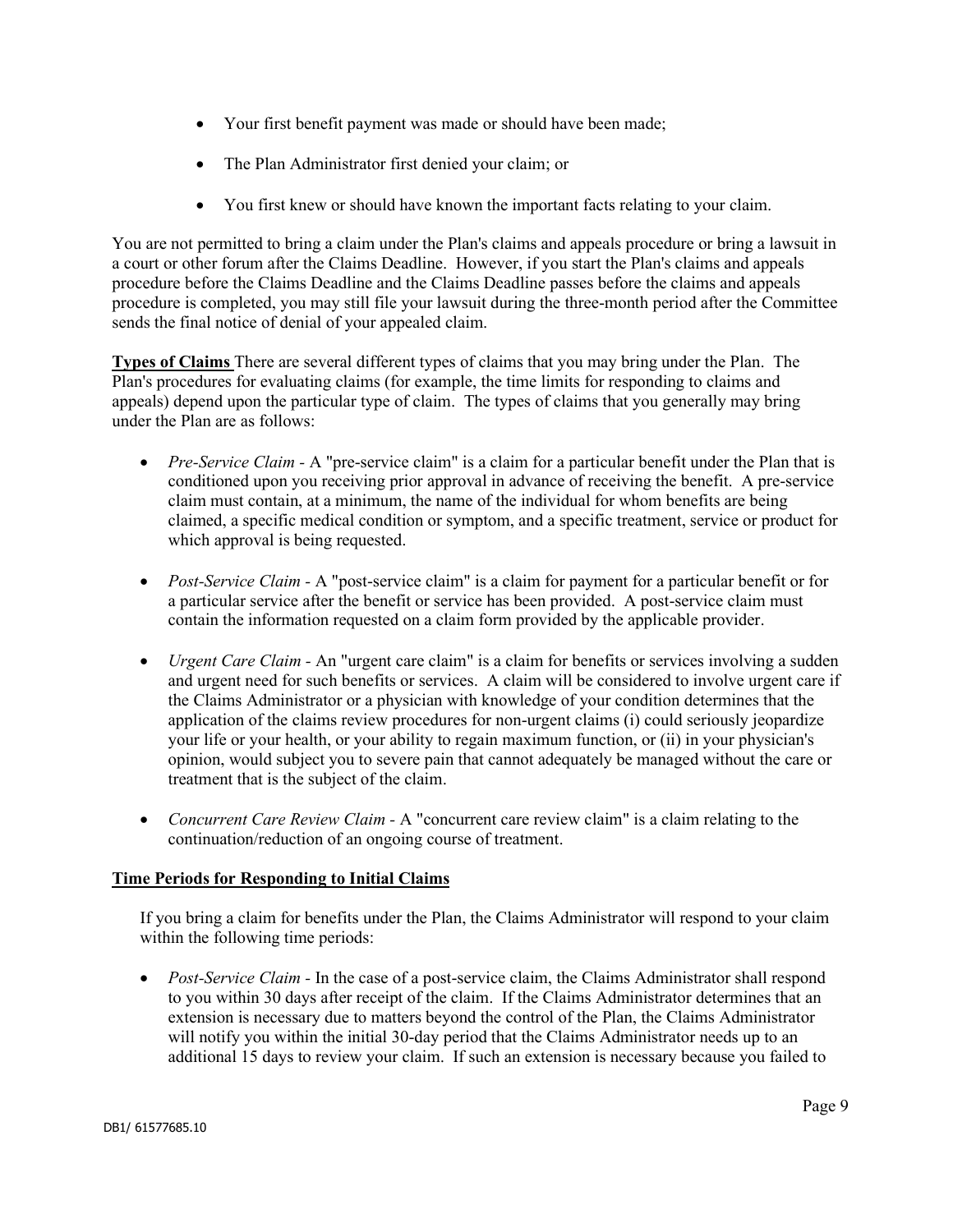provide the information necessary to evaluate your claim, the notice of extension will describe the information that you need to provide to the Claims Administrator. You will have no less than 45 days from the date you receive the notice to provide the requested information.

- *Pre-Service Claim -* In the case of a pre-service claim, the Claims Administrator shall respond to you within 15 days after receipt of the claim. If the Claims Administrator determines that an extension is necessary due to matters beyond the control of the Plan, the Claims Administrator will notify you within the initial 15-day period that the Claims Administrator needs up to an additional 15 days to review your claim. If such an extension is because you failed to provide the information necessary to evaluate your claim, the notice of extension will describe the information that you need to provide to the Claims Administrator. You will have no less than 45 days from the date you receive the notice to provide the requested information.
- *Urgent Care Claim* In the case of an urgent care claim, the Claims Administrator shall respond to you within 72 hours after receipt of the claim. If the Claims Administrator determines that it needs additional information to review your claim, the Claims Administrator will notify you within 24 hours after receipt of the claim and provide you with a description of the additional information that it needs to evaluate your claim. You will have no less than 48 hours from the time you receive this notice to provide the requested information. Once you provide the requested information, the Claims Administrator will evaluate your claim within 48 hours after the earlier of the Claims Administrator's receipt of the requested information, or the end of the extension period given to you to provide the requested information. There is a special time period for responding to a request to extend an ongoing course of treatment if the request is an urgent care claim. For these types of claims, the Claims Administrator must respond to you within 24 hours after receipt of the claim by the Plan (provided, that you make the claim at least 24 hours prior to the expiration of the ongoing course of treatment).
- *Concurrent Care Review Claim* If the Plan has already approved an ongoing course of treatment for you and contemplates reducing or terminating the treatment, the Claims Administrator will notify you sufficiently in advance of the reduction or termination of treatment to allow you to appeal the Claims Administrator's decision and obtain a determination on review before the treatment is reduced or terminated.

### **Notice and Information Contained in Notice Denying Initial Claim**

If the Claims Administrator denies your claim (in whole or in part), the Claims Administrator will provide you with written notice of the denial (although initial notice of a denied urgent care claim may be provided to you orally). This notice will include the following:

- *Reason for the Denial* the specific reason or reasons for the denial;
- *Reference to Plan Provisions* reference to the specific Plan provisions on which the denial is based;
- *Description of Additional Material -* a description of any additional material or information necessary for you to perfect your claim and an explanation as to why such information is necessary;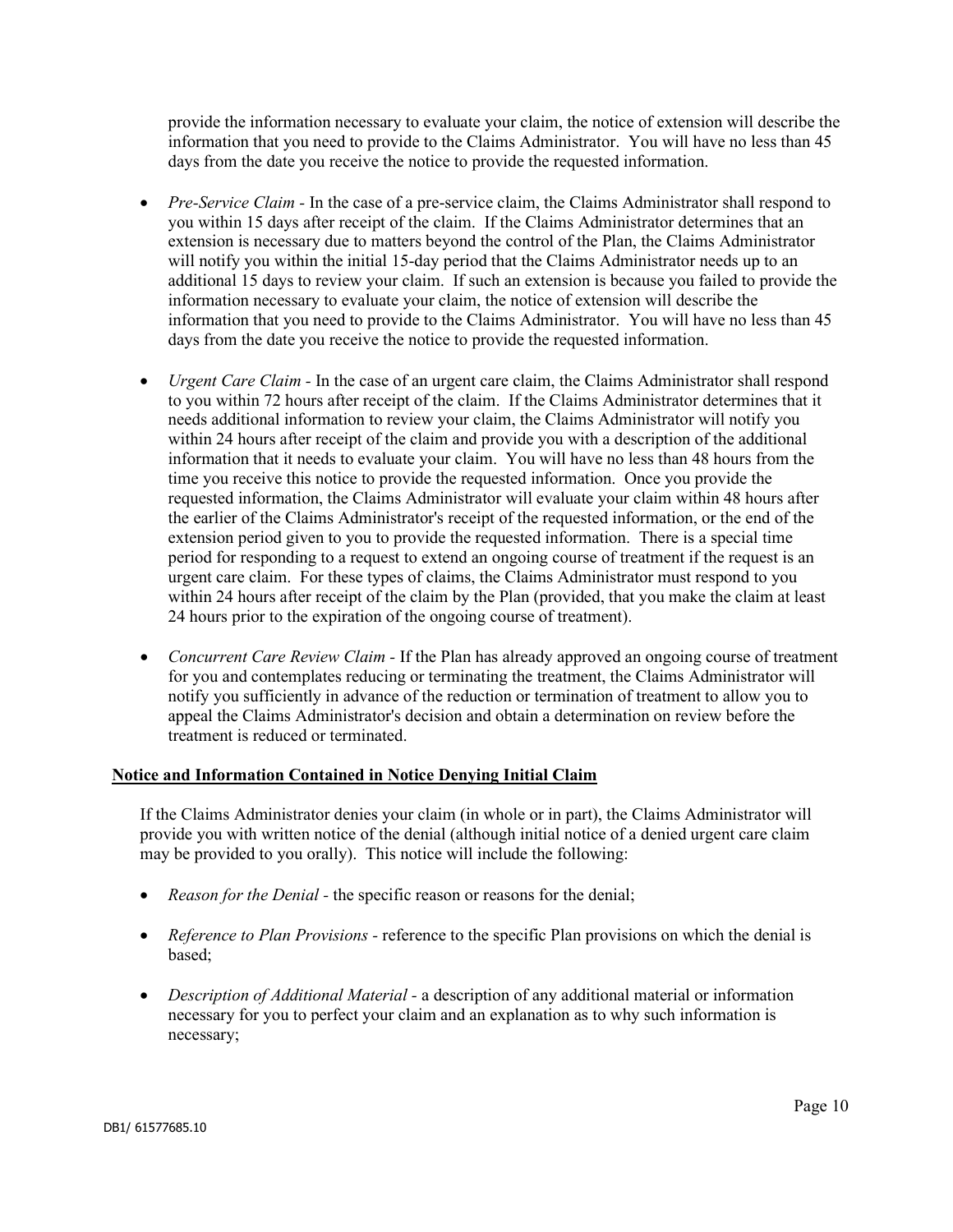- *Description of Any Internal Rules -* a copy of any internal rule, guideline, protocol, or other similar criterion relied upon in making the initial determination or a statement that such a rule, guideline, protocol, or other criterion was relied upon in making the appeal determination and that a copy of such rule will be provided to you free of charge at your request; and
- *Description of Claims Appeals Procedures -* a description of the Plan's appeals procedures and the time limits applicable for such procedures (such description will include a statement that you are eligible to bring a civil action in Federal court under Section 502 of ERISA to appeal any adverse decision on appeal and a description of any expedited review process for urgent care claims).

### **Appealing a Denied Claim for Benefits**

If the Claims Administrator denies your initial claim for benefits, you may appeal the denial by filing a written request (or an oral request in the case of an urgent care claim) with the Appeals Administrator within 180 days after you receive the notice denying your initial claim for benefits. If you decide to appeal a denied claim for benefits, you will be able to submit written comments, documents, records, and other information relating to your claim for benefits (regardless of whether such information was considered in your initial claim for benefits) to the Appeals Administrator for review and consideration. You will also be entitled to receive, upon request and free of charge, access to and copies of, all documents, records and other information that is relevant to your appeal.

### **Time Periods for Responding to Appealed Claims**

If you appeal a denied claim for benefits, the Appeals Administrator will respond to your claim within the following time periods:

- *Post-Service Claim* In the case of an appeal of a denied post-service claim, the Appeals Administrator shall respond to you within 60 days after receipt of the appeal.
- *Pre-Service Claim* In the case of an appeal of a denied pre-service claim, the Appeals Administrator shall respond to you within 30 days after receipt of the appeal.
- *Urgent Care Claim* In the case of an appeal of a denied urgent care claim, the Appeals Administrator shall respond to you within 72 hours after receipt of the appeal.
- *Concurrent Care Review Claim* In the case of an appeal of a denied concurrent care review claim, the Appeals Administrator shall respond to you before the concurrent or ongoing treatment in question is reduced or terminated.

#### **Notice and Information Contained in Notice Denying Appeal**

If the Appeals Administrator denies your claim (in whole or in part), the Appeals Administrator will provide you with written notice of the denial (although initial notice of a denied urgent care claim may be provided to you orally or via facsimile or other similarly expeditious means of communication). This notice will include the following:

*Reason for the Denial* - the specific reason or reasons for the denial;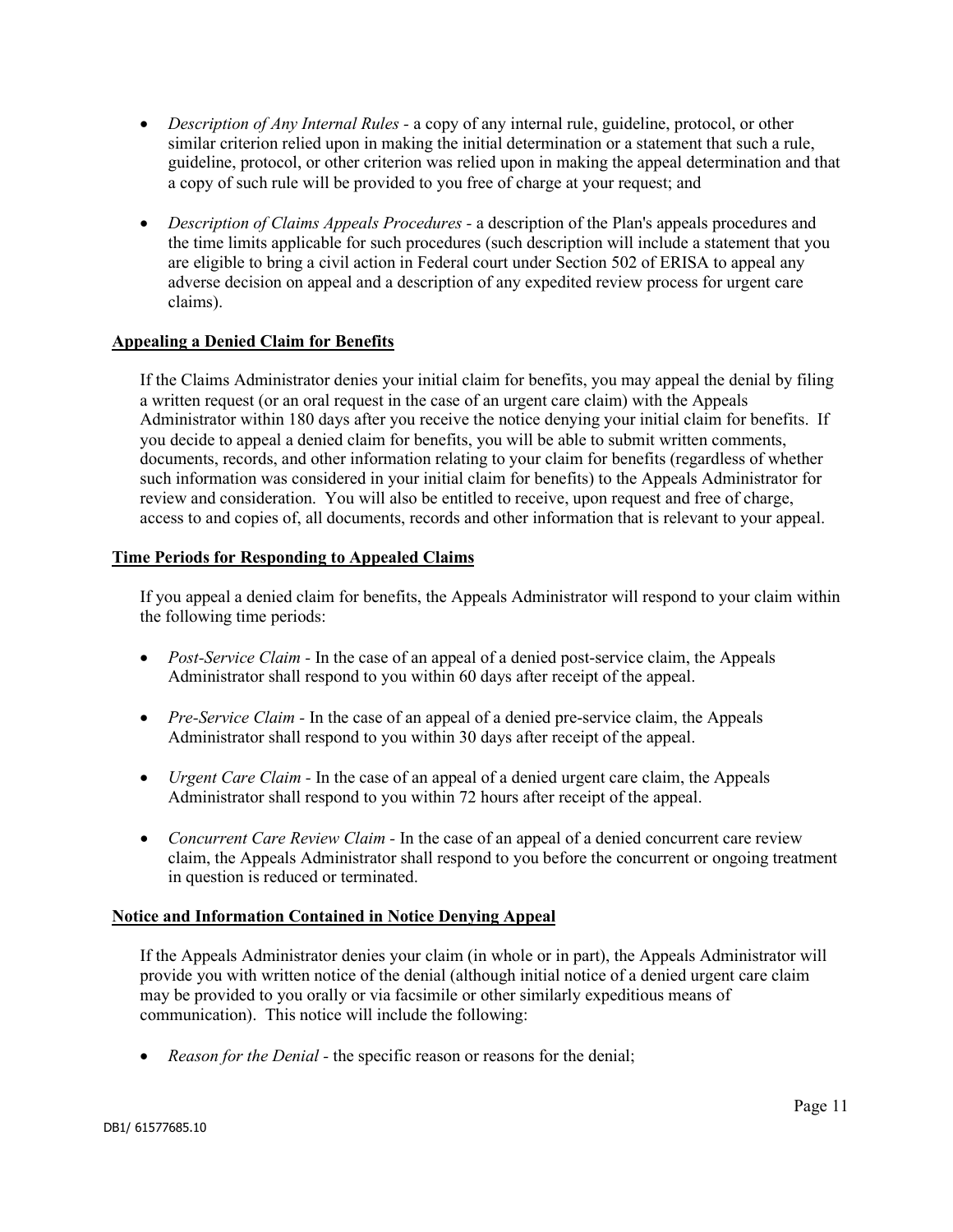- *Reference to Plan Provisions* reference to the specific Plan provisions on which the denial is based;
- *Statement of Entitlement to Documents -* a statement that you are entitled to receive, upon request and free of charge, access to and copies of, all documents, records and other information that is relevant to your claim and/or appeal for benefits;
- *Description of Any Internal Rules -* a copy of any internal rule, guideline, protocol, or other similar criterion relied upon in making the appeal determination or a statement that such a rule, guideline, protocol, or other criterion was relied upon in making the appeal determination and that a copy of such rule will be provided to you free of charge at your request; and
- *Statement of Right to Bring Action -* a statement that you are entitled to bring a civil action in Federal court under Section 502 of ERISA to pursue your claim for benefits.

The decision of the Appeals Administrator shall be final and conclusive on all persons claiming benefits under the Plan, subject to applicable law. If you challenge the decision of the Appeals Administrator, a review by a court of law will be limited to the facts, evidence and issues presented during the claims procedure set forth above. The appeal process described herein must be exhausted before you can pursue the claim in federal court. Facts and evidence that become known to you after having exhausted the appeals procedure may be submitted for reconsideration of the appeal in accordance with the time limits established above. Issues not raised during the appeal will be deemed waived.

## <span id="page-13-0"></span>**CONTINUATION OF COVERAGE UNDER COBRA**

The Consolidated Omnibus Budget Reconciliation Act of 1985 ("COBRA") is a federal law that has several provisions designed to protect you and your eligible dependents against a sudden loss of healthcare coverage if there is a "qualifying event" (explained below) that would cause the loss of healthcare coverage under the Plan. The following information outlines the continuation of coverage available under COBRA.

- **General Explanation of COBRA Continuation Coverage:** COBRA requires most employers who sponsor group healthcare plans to provide a temporary extension of healthcare coverage to employees and their eligible dependents when, due to certain circumstances, coverage would otherwise terminate under the employer's plan. This temporary extension of benefits is commonly called "continuation coverage." Individuals who are eligible for COBRA coverage are called "qualified beneficiaries". The events which entitle them to coverage are called "qualifying events". To be a qualified beneficiary for a specific type of healthcare coverage (e.g., medical or dental coverage), the qualified beneficiary must have had that particular coverage under the plan(s) on the day before a qualifying event occurs.
- **Who Must Provide Notice When Coverage is Lost:** When a qualifying event occurs, you and your covered eligible dependents have certain responsibilities. If the qualifying event is divorce or a legal separation, or loss of eligible dependent status, you or a covered eligible dependent must notify the Plan Administrator in writing within 60 days of the qualifying event.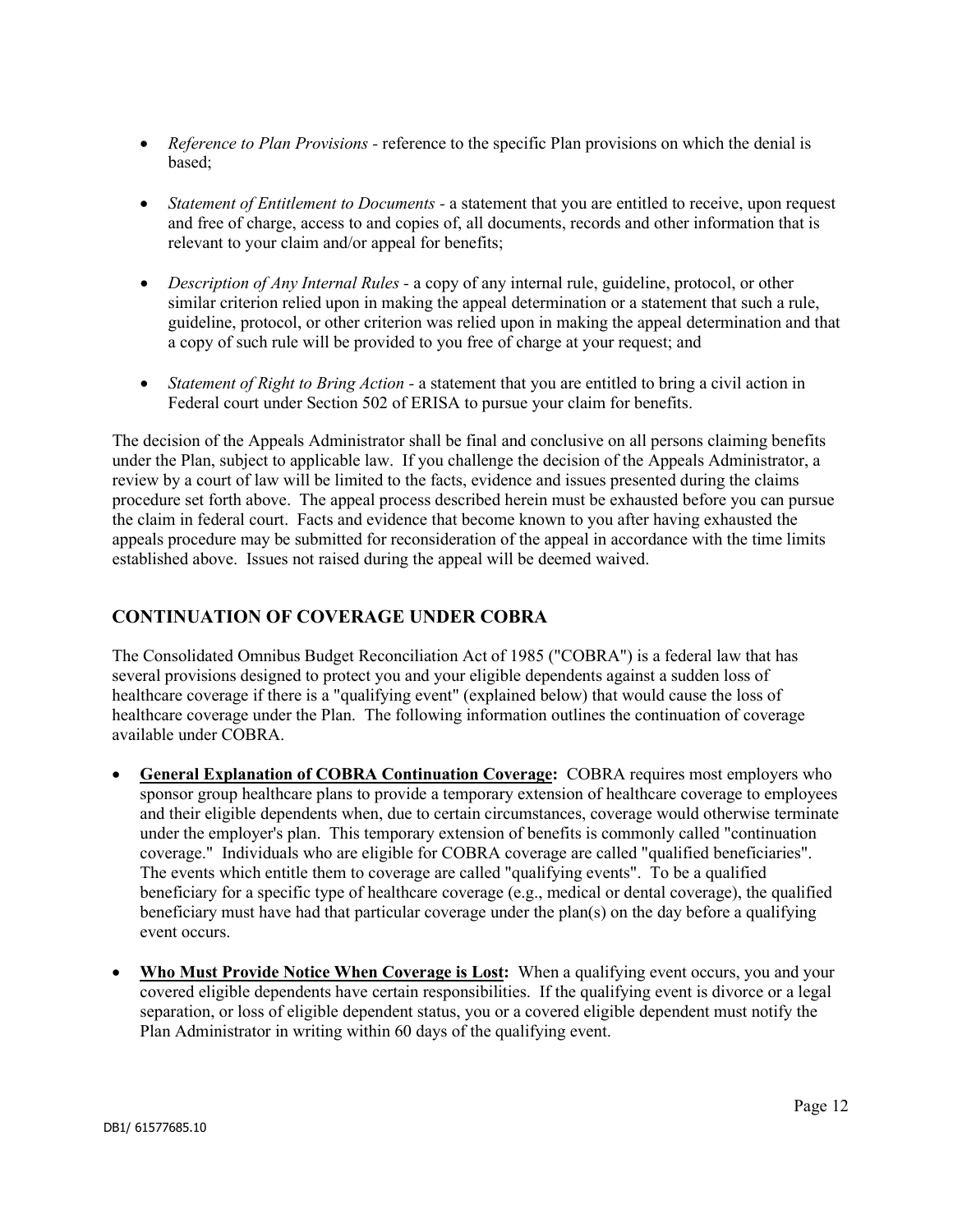When the Plan Administrator is notified or learns of a qualifying event, the Plan Administrator will send you, your spouse, same-sex domestic partner and/or eligible dependents (each a "qualified beneficiary") a written explanation of the right to elect continuation coverage. They will then have 60 days from the later of the date of this explanation from the Plan Administrator or the date on which their existing coverage would end to notify the Plan Administrator of their election. If you, your spouse, same-sex domestic partner, and/or an eligible dependent does not respond in writing within the time limit, the right to elect to continue coverage under COBRA will be lost. The following chart describes who may be eligible for COBRA benefits and how long those benefits will last.

| <b>PERSON AFFECTED</b><br>(Qualified Beneficiary)                  | <b>REASON FOR LOSS OF COVERAGE</b><br>(Qualifying Event)                                 | <b>PERIOD OF</b><br><b>CONTINUATION</b><br><b>COVERAGE</b>                                  |
|--------------------------------------------------------------------|------------------------------------------------------------------------------------------|---------------------------------------------------------------------------------------------|
| Disabled Employee, Covered<br>Spouse or Covered Dependent<br>Child | No longer disabled and not eligible for<br>$\bullet$<br>benefits as a retiree            | 18 months; may be<br>extended to 29<br>months if a qualified<br>beneficiary is<br>disabled* |
| Covered Spouse of a Disabled<br>Employee                           | Divorce or legal separation from disabled<br>$\bullet$<br>employee                       | 36 months                                                                                   |
|                                                                    | Death of disabled employee (but coverage<br>$\bullet$<br>only ceases if spouse remarries | 36 months                                                                                   |
| Covered Eligible Dependent<br>Child of a Disabled Employee         | Divorce or legal separation of disabled<br>$\bullet$<br>employee and spouse              | 36 months                                                                                   |
|                                                                    | Failure of child to qualify as an eligible<br>$\bullet$<br>dependent under the Plan      | 36 months                                                                                   |

\*To be eligible for the 11-month extension, the disabled qualified beneficiary must determined to have been disabled at any time during the first 60 days of COBRA coverage and written notice of such determination must be provided to ADP Benefit Services (see Appendix A) within 60 days of the date of the determination and before the original 18-month COBRA period expires. The 11-month disability extension does not apply to domestic partners or their children.

The 18, 29 or 36 month continuation coverage begins on the date that coverage would originally end.

• **If Continued Coverage is Elected:** Each qualified beneficiary who is eligible to elect continuation coverage may make a separate election to continue coverage, or one covered eligible dependent may make an election that covers some or all of the others. If continued coverage is elected, the covered individual must pay a total premium equal to the cost to the Plan of such coverage, plus a 2% monthly administration charge (or such higher charge as may be permitted by law). The total premium includes both the University's contribution and any contribution that a disabled employee would be required to make under the Plan for the same coverage. The first payment must be made within 45 days following the date of the election and must cover the number of full months from the date coverage ended to the time of the election. Premiums for each month after the election are due by the 1st day of the month and must be paid not later than the last day of that month. Premium rates will change periodically for all qualified beneficiaries if costs to the University change. Continuation coverage will be identical to the coverage provided to similarly situated retirees and/or eligible dependents. Healthcare coverage will continue to be provided by the insurer, or other provider that is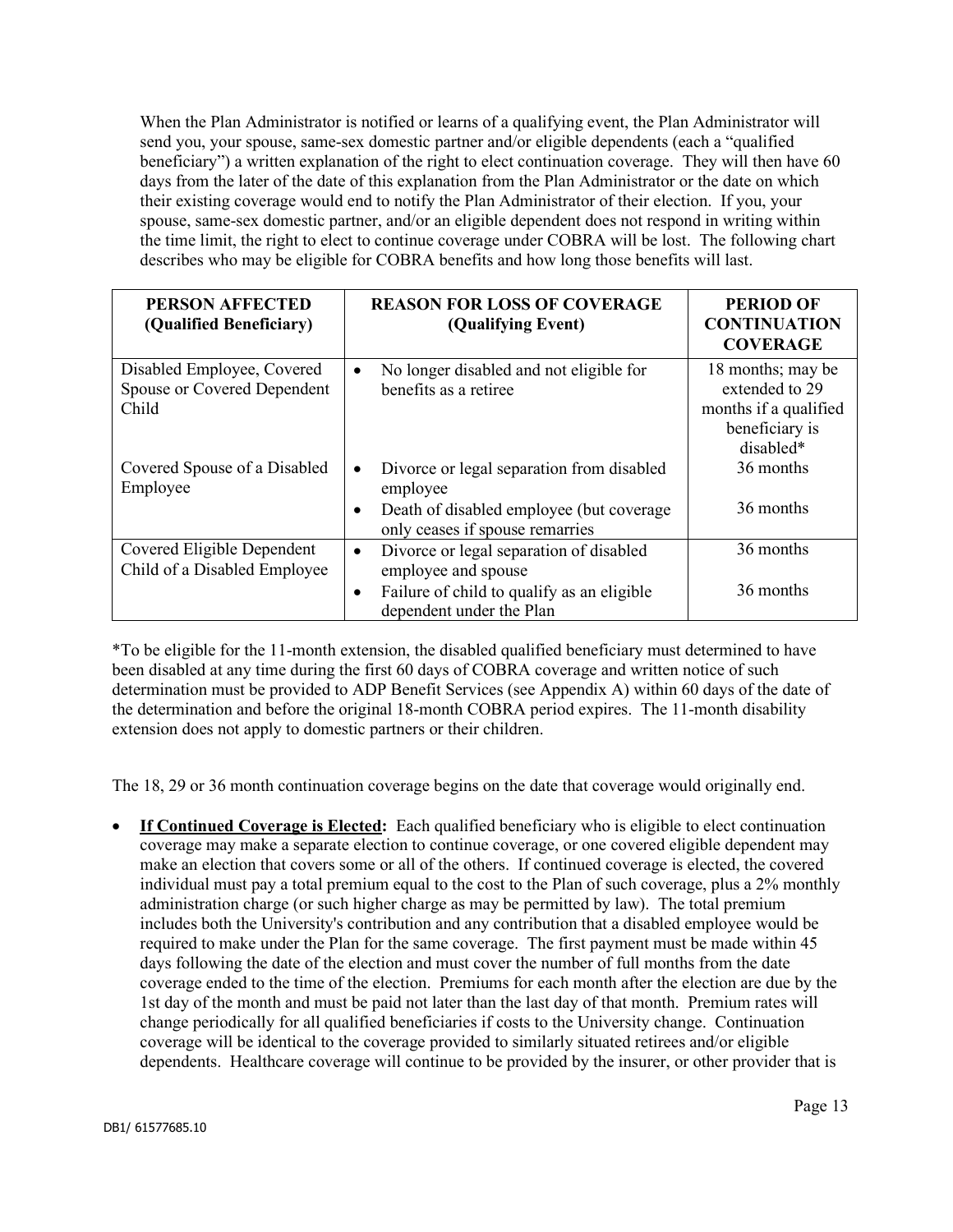providing benefits on the date of the qualifying event. Should benefit levels increase or decrease, both active and COBRA participants will experience the same change.

- **Coverage That May Be Elected:** Qualified beneficiaries may elect to continue only those coverages that were in effect on the date of the qualifying event.
- **Second Qualifying Event:** If continuation coverage is elected after your are determined to no longer be disabled and, during the 18-month period of continuation coverage, a second event occurs that would have caused your dependents to lose coverage under the Plan (if they had not lost coverage already), they may be given the opportunity to extend the period of continuation coverage to a total of 36 months. You or your dependent must notify ADP Benefit Services in writing at the address listed in Appendix A, of the occurrence of the second event.
- **When COBRA Benefits End:** Generally, continuation coverage runs for 18, 29 or 36 months as described in the chart above. However, COBRA benefits will end immediately if:
	- the person whose coverage is being continued fails to pay the premium on time;
	- the person whose coverage is being continued becomes, after the date of the election of continuation coverage, covered under another employer's group health plan unless the other group health plan contains an exclusion or limitation with respect to a preexisting condition of the person (other than an exclusion or limitation which does not apply to, or is satisfied by, the person under applicable provisions of federal law);
	- the person whose coverage is being continued becomes, after the date of the election of continuation coverage, entitled to Medicare benefits; or
	- the University no longer maintains any plan covering any employee.
- **Conversion to an Individual Policy:** At the end of the 18-, 29- or 36-month continuation period, a qualified beneficiary may be eligible to convert their medical coverage to an individual policy to the extent permitted under the Contract. If eligible, they must apply in writing and pay the first premium for the converted policy within 31 days after the date his/her insurance coverage ceases.

## <span id="page-15-0"></span>**PLAN ADMINISTRATOR**

The Plan Administrator is the Vice President of Human Resources of the University. The name, business address, and business telephone number are provided under the section below entitled "Additional Information". In general, the Plan Administrator is the sole judge of the application and interpretation of the Plan, and has the discretionary authority to construe the provisions of the Plan, to resolve disputed issues of fact, and to make determinations regarding eligibility for benefits. However, the Plan Administrator has the authority to delegate certain of its powers and duties to a third party. The Plan Administrator has delegated certain administrative functions under the Plan to various service providers. As the Plan Administrator's delegate, these service providers have the authority to make decisions under the Plan relating to benefit claims, including determinations as to the medical necessity of any service or supply. The decisions of the Plan Administrator (or its delegate) in all matters relating to the Plan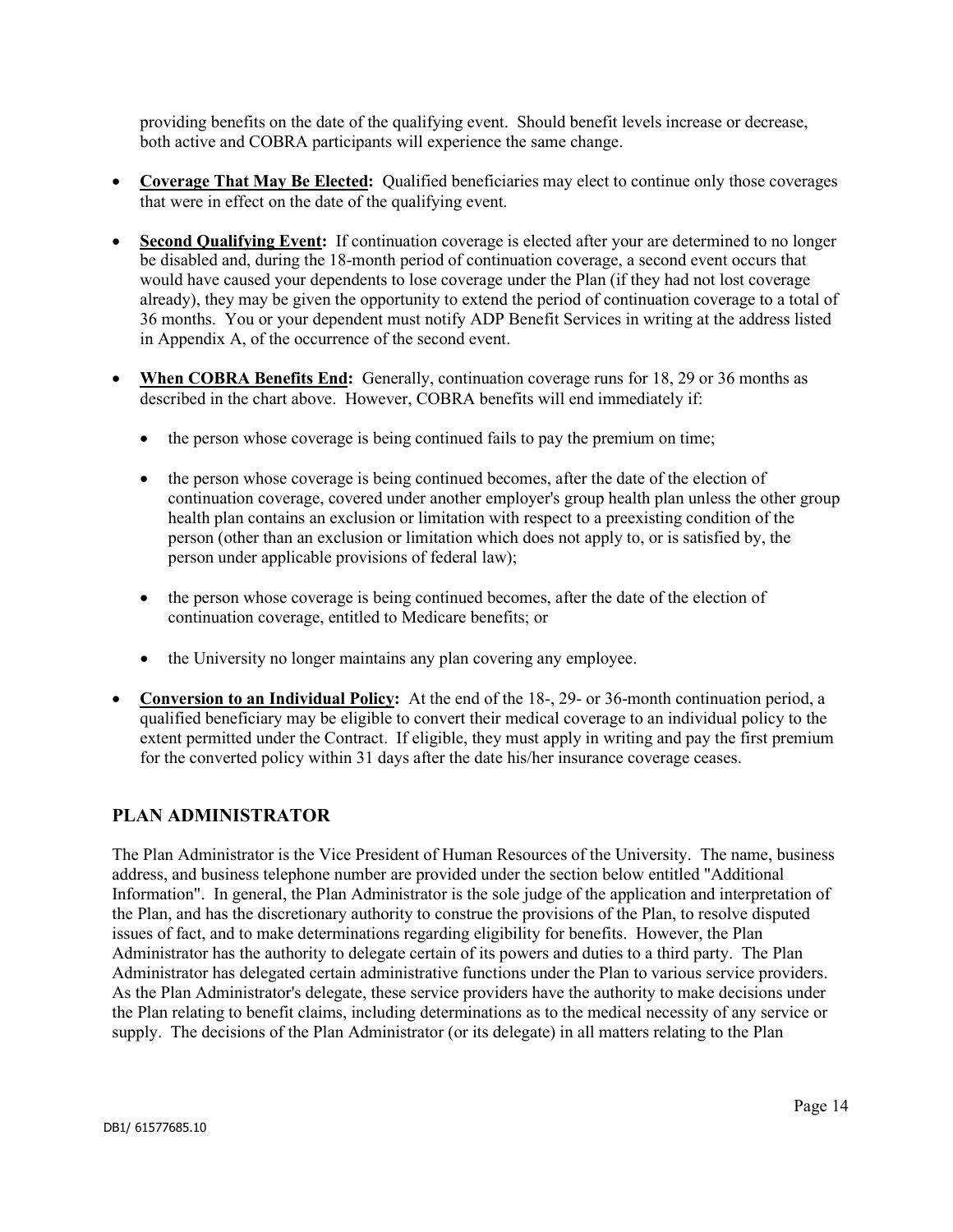(including, but not limited to, eligibility for benefits, Plan interpretations, and disputed issues of fact) will be final and binding on all parties.

### <span id="page-16-0"></span>**PLAN AMENDMENT OR TERMINATION**

The Vice President of Human Resources of the University (or the Vice President's delegate) shall have the right to amend or modify the Plan at any time and for any reason with respect to both current and former employees and their eligible dependents. Such changes may include, but are not limited to, the right to (1) change or eliminate benefits, (2) increase or decrease employee contributions, (3) increase or decrease deductibles and/or copayments, (4) change the class(es) of employees and/or eligible dependents covered by the Plan, and (5) change insurers or other providers. In addition, the Vice President of Human Resources of the University (or the Vice President's delegate) shall have the right to terminate the Plan, or any portion of the Plan, at any time and for any reason. No amendment, termination or partial termination of the Plan will affect claims incurred for which items or services have been provided prior to the date of amendment, termination, or partial termination.

### <span id="page-16-1"></span>**ADDITIONAL INFORMATION**

• **Plan Sponsor Information:** The sponsor of the Plan is The Trustees of the University of Pennsylvania. The address and telephone number as well as the employer identification number assigned to the University of Pennsylvania by the Internal Revenue Service are as follows:

| Address:          | 600 Franklin Building<br>3451 Walnut Street, Philadelphia, Pennsylvania 19104-6205 |
|-------------------|------------------------------------------------------------------------------------|
| Telephone:        | 215-898-6884                                                                       |
| Employer ID $#$ : | 23-1352685                                                                         |

- **Plan Administrator Information:** The Vice President of Human Resources of the University is the Plan Administrator. The Plan Administrator can be contacted at the same address and telephone number as the Plan Sponsor.
- **Plan Information:** Specific information for the Plan is as follows:

| Plan Name:                     | The University of Pennsylvania Health and Welfare Plan for Retirees and<br>Disabled Employees                                                             |
|--------------------------------|-----------------------------------------------------------------------------------------------------------------------------------------------------------|
| Plan ID $#$ :                  | 530                                                                                                                                                       |
| Plan Year:                     | Begins on January 1 and ends on December 31                                                                                                               |
| Type of Plan:                  | The Plan is a welfare benefit plan providing medical coverage and is a<br>"group health plan" within the meaning of ERISA.                                |
| Administration<br>and Funding: | Benefits under the Plan are administered in accordance with Contracts that<br>the University has entered into with various providers, and other providers |

or administrators of medical benefits. Benefits may be "insured" (provided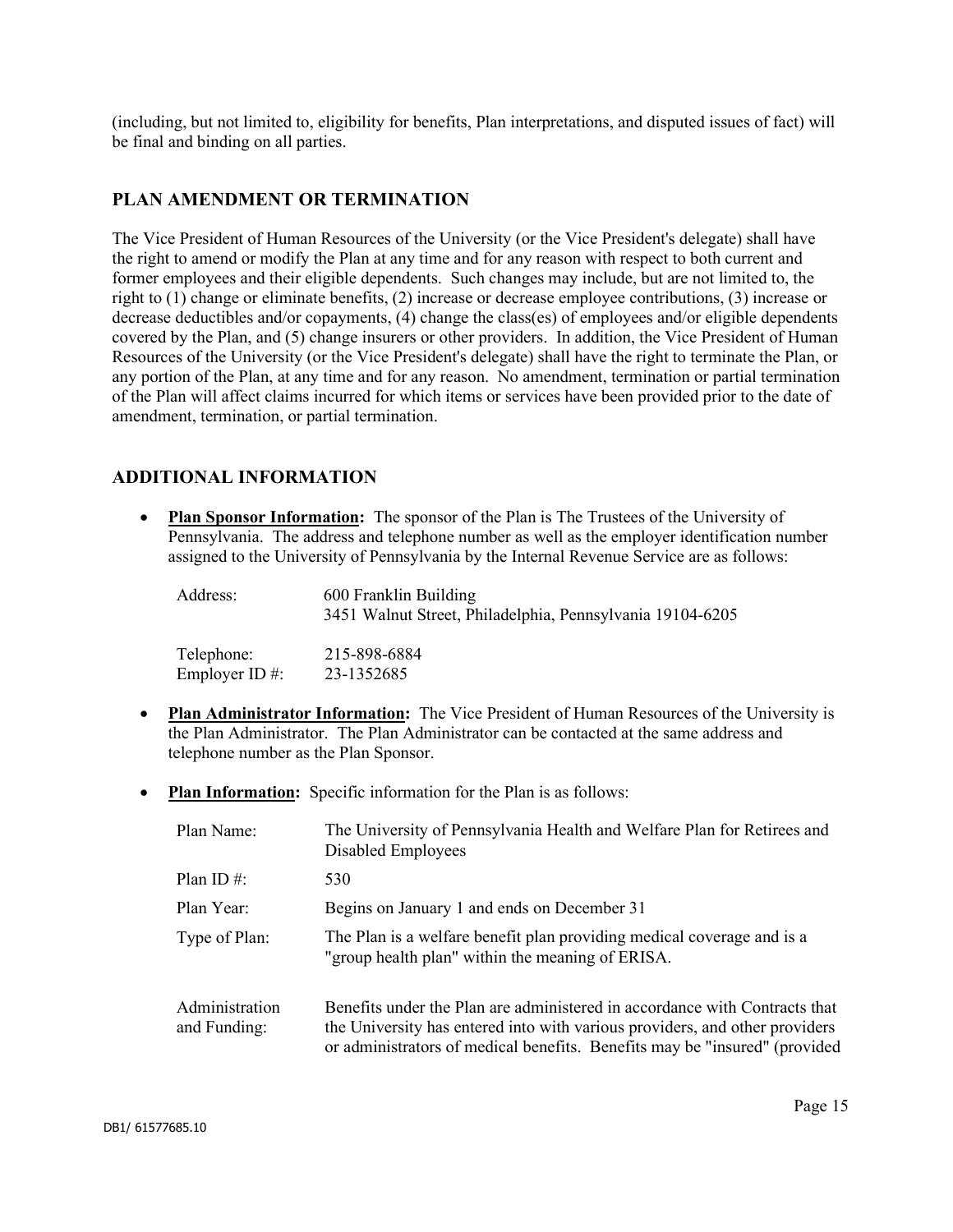through insurance Contracts pursuant to which the University pays premiums) or "self-insured" (paid directly out of the University's general assets) or a combination of insured and self-insured. Benefits also may be paid out of any trust fund that is established for the Plan. A list of providers and their roles under the Plan is included in Appendix A.

- **Plan Trustee Information:** The Trustees of the University of Pennsylvania is trustee of the Retiree Medical and Death Benefits Trust. The trustee's address is 3451 Walnut Street, Suite 329, Philadelphia, PA 19104-6221.
- **Agent for Legal Process:** The agent for the service of legal process for the Plan is the Plan Administrator at the address set forth above. Legal process may also be served on the trustee at the address set forth above.

## <span id="page-17-0"></span>**THIRD PARTY RECOVERY**

#### *General Principle*

When you or your dependent receive benefits under the Plan which are related to medical expenses that are also payable under Workers' Compensation, any statute, any uninsured or underinsured motorist program, any no fault or school insurance program, any other insurance policy or any other plan of benefits, or when related medical expenses that arise through an act or omission of another person are paid by a third party, whether through legal action, settlement or for any other reason, you or your dependent shall reimburse the Plan for the related benefits received out of any funds or monies you or your dependent recovers from any third party.

### *Specific Requirements and Plan Rights*

Because the Plan is entitled to reimbursement, the Plan shall be fully subrogated to any and all rights, recovery or causes of actions or claims that you or your dependent may have against any third party. The Plan is granted a specific and first right of reimbursement from any payment, amount or recovery from a third party. This right to reimbursement is regardless of the manner in which the recovery is structured or worded, and even if you or your dependent has not been paid or fully reimbursed for all of their damages or expenses.

The Plan's share of the recovery shall not be reduced because the full damages or expenses claimed have not been reimbursed unless the Plan agrees in writing to such reduction. Further, the Plan's right to subrogation or reimbursement will not be affected or reduced by the "make whole" doctrine, the "fund" doctrine, the "common fund" doctrine, comparative/contributory negligence, "collateral source" rule, "attorney's fund" doctrine, regulatory diligence or any other equitable defenses that may affect the Plan's right to subrogation or reimbursement.

The Plan may enforce its subrogation or reimbursement rights by requiring you or your dependent to assert a claim to any of the benefits to which you or your dependent may be entitled. The Plan will not pay attorneys fees or costs associated with the claim or lawsuit without express written authorization from the University.

If the Plan should become aware that you or your dependent has received a third party payment, amount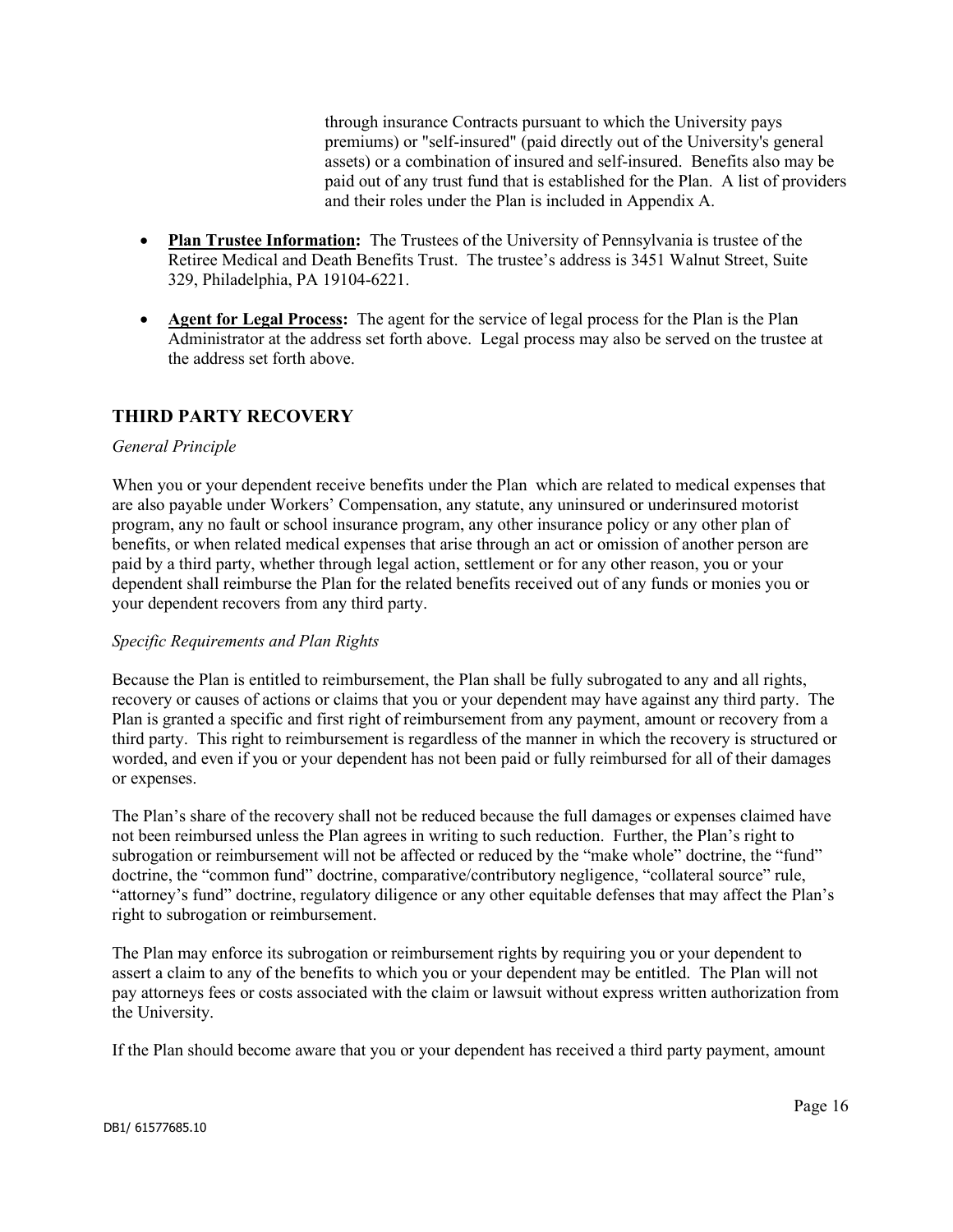or recovery and not reported such amount, the Plan, in its sole discretion, may suspend all further benefits payments related to you or any of your dependents until the reimbursable portion is returned to the Plan or offset against amounts that would otherwise be paid to or on behalf of you or your dependents.

### *Participant Duties and Actions*

By participating in the Plan you and your dependents consent and agree that a constructive trust, lien or an equitable lien by agreement in favor of the Plan exists with regard to any settlement or recovery from a third person or party. In accordance with that constructive trust, lien or equitable lien by agreement, you and your dependents agree to cooperate with the Plan in reimbursing it for Plan costs and expenses.

Once you or your dependent has any reason to believe that you or they may be entitled to recovery from any third party, you or your dependent must notify the Plan. And, at that time, the you and your dependent (and your or their attorney, if applicable) must sign a subrogation/reimbursement agreement that confirms the prior acceptance of the Plan's subrogation rights and the Plan's right to be reimbursed for expenses arising from circumstances that entitle you or your dependent to any payment, amount or recovery from a third party.

If you or your dependent fails or refuses to execute the required subrogation/reimbursement agreement, the Plan may deny payment of any benefits to you and any of your dependents until the agreement is signed. Alternatively, if you or your dependent fails or refuses to execute the required subrogation/reimbursement agreement and the Plan nevertheless pays benefits to or on behalf of you or your dependent, your or your dependent's acceptance of such benefits shall constitute agreement to the Plan's right to subrogation or reimbursement.

You and your dependent consent and agree that you or they shall not assign your or their rights to settlement or recovery against a third person or party to any other party, including their attorneys, without the Plan's consent. As such, the Plan's reimbursement will not be reduced by attorneys' fees and expenses without express written authorization from the University.

### <span id="page-18-0"></span>**RECOUPMENT**

The Plan has the right to recover any mistaken payment, overpayment or any payment that is made to any individual who was not eligible for that payment. The Plan, or its designee, may withhold or offset future benefit payments, sue to recover such amounts, or may use any other lawful remedy to recoup any such amounts.

### <span id="page-18-1"></span>**NO ASSIGNMENT OF BENEFITS**

You cannot assign, pledge, encumber or otherwise alienate any legal or beneficial interest in benefits under the Plan, and any attempt to do so will be void. The payment of benefits directly to a healthcare provider, if any, shall be done as a convenience to the covered person and will not constitute an assignment of benefits under the Plan.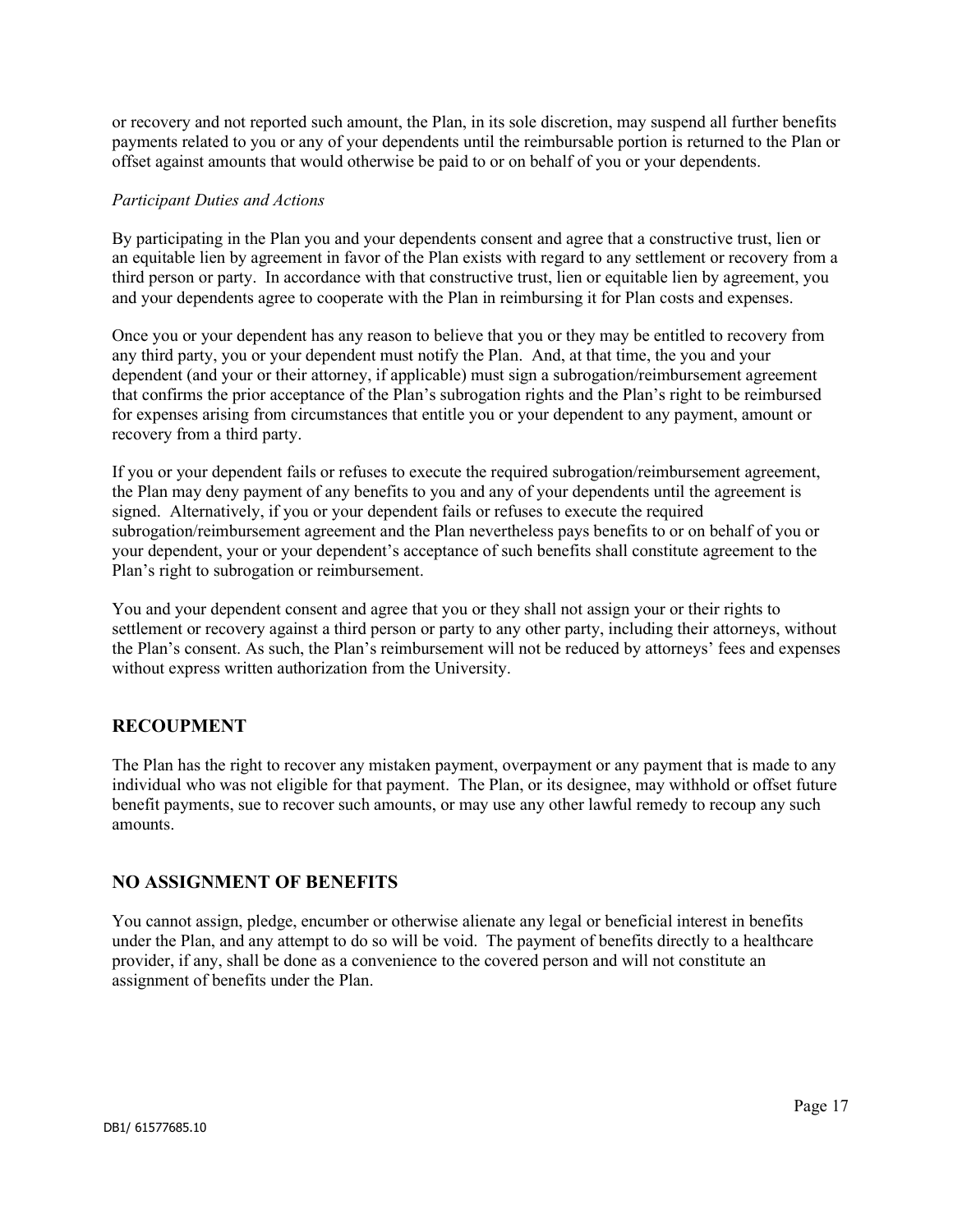## <span id="page-19-0"></span>**STATEMENT OF ERISA RIGHTS**

As a participant in the Plan, you are entitled to certain rights and protections under the Employee Retirement Income Security Act of 1974 ("ERISA"). ERISA provides that all Plan participants shall be entitled to:

#### **Receive Information About Your Plan and Benefits**

Examine, without charge, at the Plan Administrator's office and at other specified locations, such as worksites, all documents governing the Plan and a copy of the latest annual report (Form 5500 Series) filed by the Plan with the U.S. Department of Labor and available in the Public Disclosure Room of the Employee Benefits Security Administration.

Obtain, upon written request to the Plan Administrator, copies of all documents governing the operation of the Plan and copies of the latest annual report (Form 5500 Series) and updated summary plan description. The Administrator may make a reasonable charge for the copies.

### **Prudent Actions by Plan Fiduciaries**

In addition to creating rights for Plan participants, ERISA imposes duties upon the people who are responsible for the operation of the Plan. The people who operate your Plan, called "fiduciaries" of the Plan, have a duty to do so prudently and in the interest of you and other Plan participants and beneficiaries. No one, including your employer, your union, or any other person, may fire you or otherwise discriminate against you in any way to prevent you from obtaining a pension benefit or exercising your rights under ERISA.

#### **Enforce Your Rights**

If your claim for a benefit is denied or ignored, in whole or in part, you have a right to know why this was done, to obtain copies of documents relating to the decision without charge, and to appeal any denial, all within certain time schedules.

Under ERISA, there are steps you can take to enforce the above rights. For instance, if you request a copy of the Plan documents or latest annual report and do not receive them within 30 days, you may file suit in a federal court. In such a case, the court may require the Plan Administrator to provide the materials and pay you up to \$110 a day until you receive the materials, unless the materials were not sent because of reasons beyond the control of the Administrator. If you have a claim for benefits which is denied or ignored, in whole or in part, you may file suit in a state or federal court. In addition, if you disagree with the Plan's decision or lack thereof concerning the qualified status of a medical child support order, you may file suit in federal court. If it should happen that Plan fiduciaries misuse the plan's money, or if you are discriminated against for asserting your rights, you may seek assistance from the U.S. Department of Labor, or you may file suit in a federal court. The court will decide who should pay court costs and legal fees. If you are successful, the court may order the person you have sued to pay these costs and fees. If you lose, the court may order you to pay these costs and fees, for example, if it finds your claim is frivolous.

#### **Assistance With Your Questions**

If you have any questions about your Plan, you should contact the Plan Administrator. If you have any questions about this statement or about your rights under ERISA or you need assistance in obtaining documents from the Plan Administrator, you should contact the nearest office of the Employee Benefits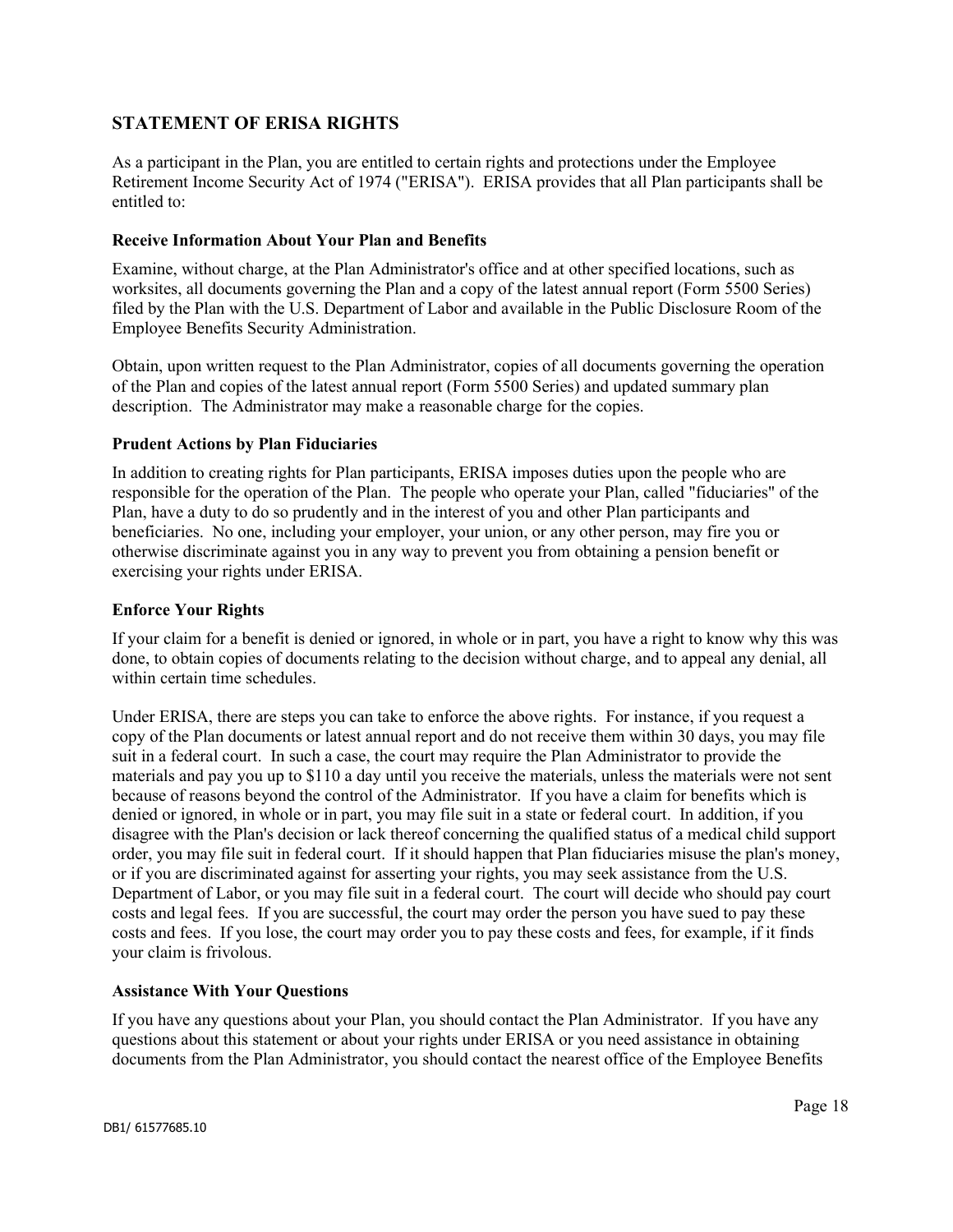Security Administration, U.S. Department of Labor, listed in your telephone directory or the Division of Technical Assistance and Inquiries, Employee Benefits Security Administration, U.S. Department of Labor, 200 Constitution Avenue, N.W., Washington, D.C. 20210. You may also obtain certain publications about your rights and responsibilities under ERISA by calling the publications hotline of the Employee Benefits Security Administration.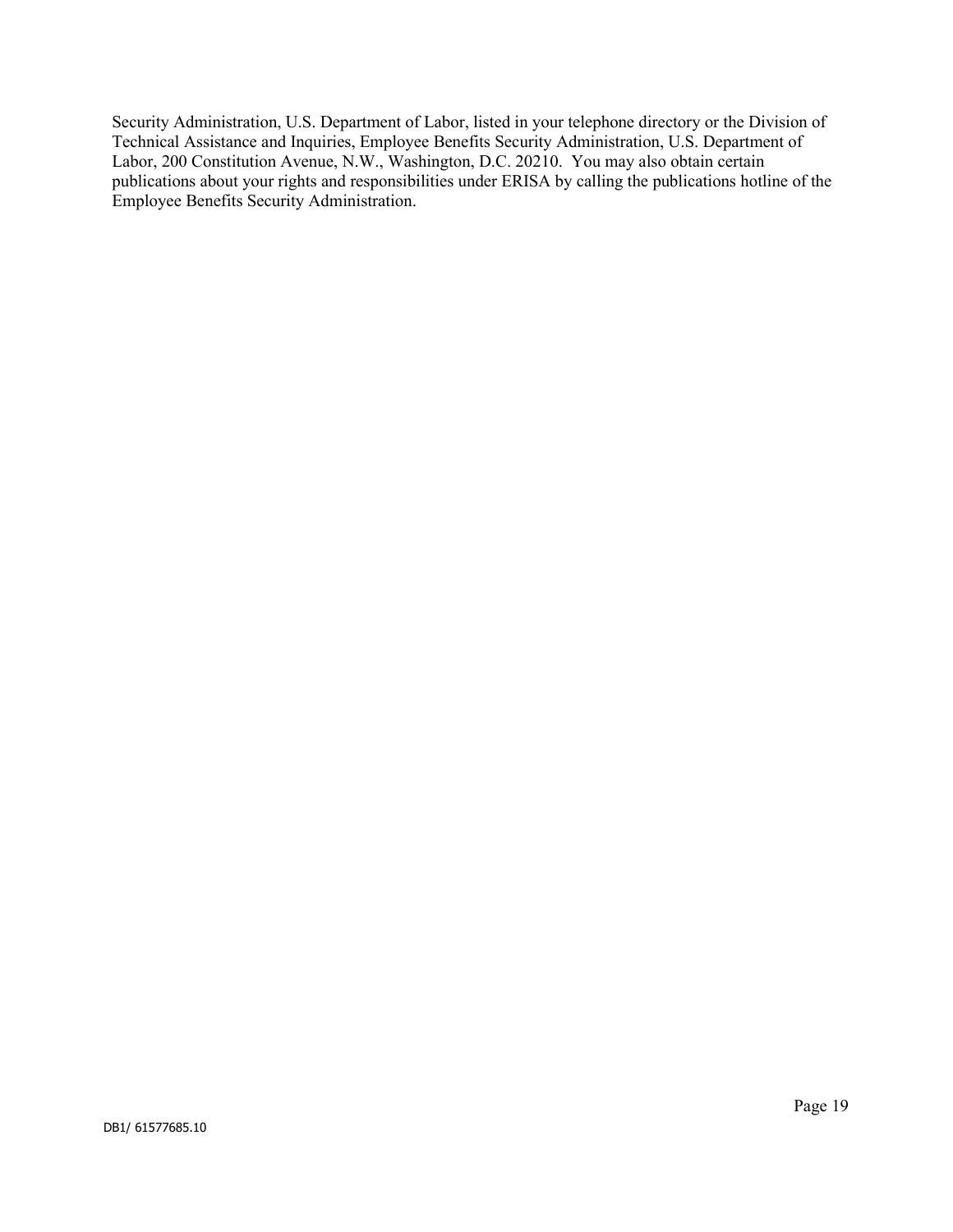# **APPENDIX A**

#### **Information Relating to Third Party Providers** (As of January 1, 2021)

<span id="page-21-0"></span>*(Please note that the University reserves the right to change the coverage options available under the Plan or the terms of such coverage options (including, without limitation, retirees' cost for any such coverage option) at any time and for any reason.)*

### **Coverage for Non-Medicare LTD Members/Dependents**

## **Medical**

## • **PENNCare/Personal Choice Preferred Provider Organization (PPO )**

This is a Preferred Provider Organization (PPO) administered by Independence Blue Cross. This particular coverage option is referred to as PENNCare/Personal Choice and is a Preferred Provider Organization (PPO). Under this coverage option, you may use any healthcare provider, but your out-of-pocket expenses will be limited when you utilize the PENNCare or Personal Choice networks of preferred providers. You do not have to choose a primary care physician or obtain referrals under the PENNCare/Personal Choice plan.

For more information about this coverage option or to process claims for benefits, please contact Independent Blue Cross at the following address and phone number:

### **Contact Information:**

Independence Blue Cross Non- Preferred Providers P. O. Box 69352 Harrisburg, PA 17106-9352 (800) ASK-BLUE or (800) 275-2583 www.ibx.com

### • **Keystone/AmeriHealth (HMO)**

This particular coverage option is a Health Maintenance Organizations (HMO) provided by Keystone Health Plan East. Under this HMO, you must coordinate your care through a Primary Care Physician (PCP) who is part of the Keystone Preferred provider network. You must obtain referrals from your PCP for most services. When you follow these procedures and use providers in your carrier network, you do not have to meet a deductible and the Plan pays 100% (after applicable co-payments) for covered services.

For more information about these coverage options or to process claims for benefits, please contact Keystone Health Plan East at the following address and phone number: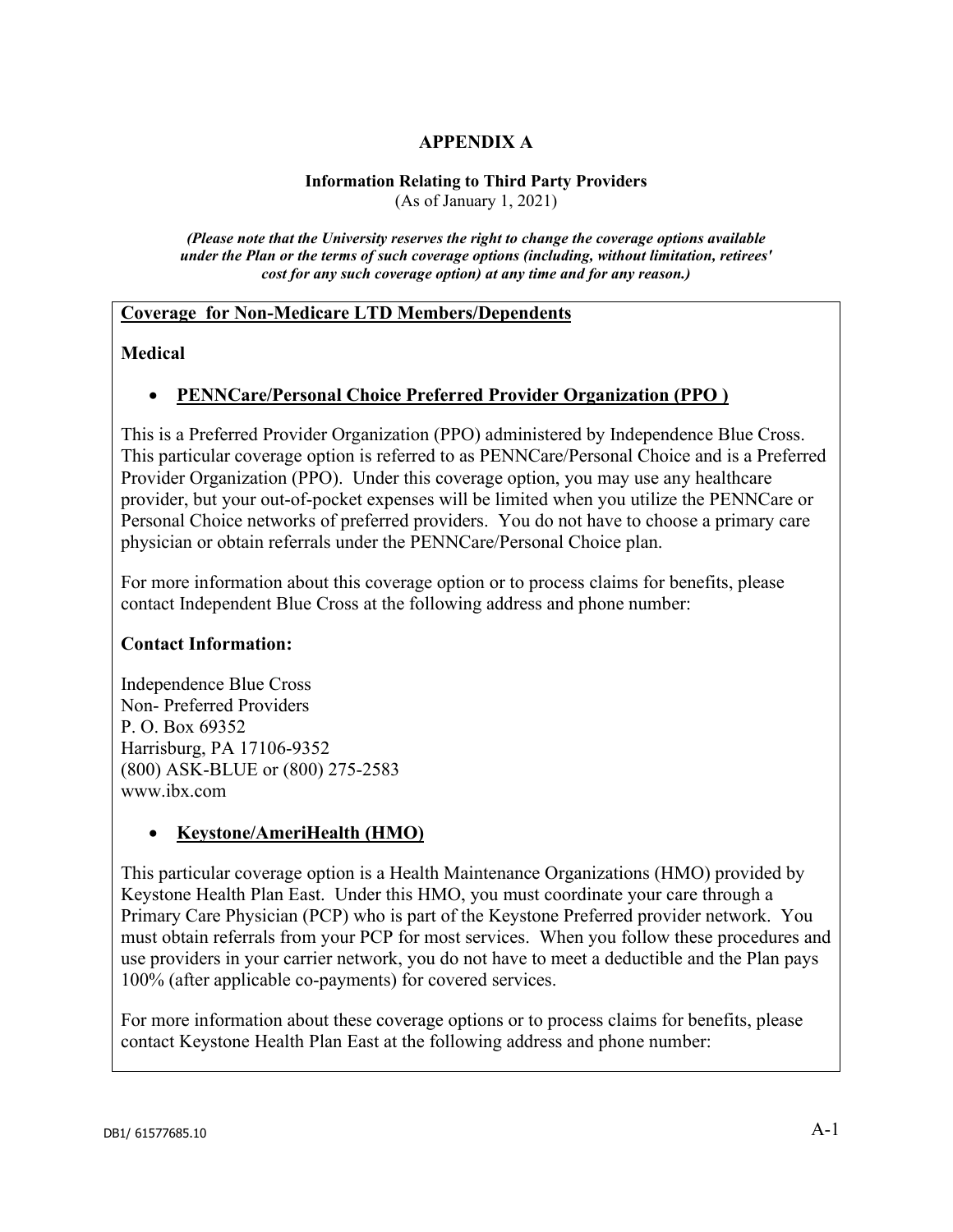## **Contact Information:**

Keystone/AmeriHealth HMO P.O. Box 69353 Solution Department Harrisburg, PA 17106-9353 (800) ASK-BLUE or (800) 275-2583 [www.ibx.com](http://www.ibx.com/)

## • **Aetna Choice Point-of-Service (POS) II**

This option is administered by Aetna and does not require a Primary Care Provider (PCP) or referrals, even when using in-network providers. You can go to any provider, but your out-ofpocket costs are based on the type of provider you use:

- **In-Network Providers** When you use health care providers who are part of the Aetna Choice POS II network, preventive care services are covered at 100%, provider office visits are covered at 100% after copays and most other services are covered at 80% after a deductible; you pay 20% of the covered charges.
- **Out-of-Network Providers** When you use health care providers who aren't part of the Aetna Choice POS II network, most services, including preventive care, are covered at 60% after a deductible; you pay 40% of the covered charges.

For more information, view a summary of benefits for this plan.

Find in-network providers using the Aetna Provider Directory.

For more information about this coverage or to process claims for benefits, please contact Aetna at the following address and phone number:

### **Contact Information:**

Aetna (Group #811778 EE) PO Box 981106 El Paso, TX 79998-1106 (888) 302.8742 [www.aetna.com](http://www.aetna.com/)

### **Prescription**

Retirees and dependents under age 65 who elect medical coverage under this Plan will automatically be covered under the Plan's retiree prescription drug option provided through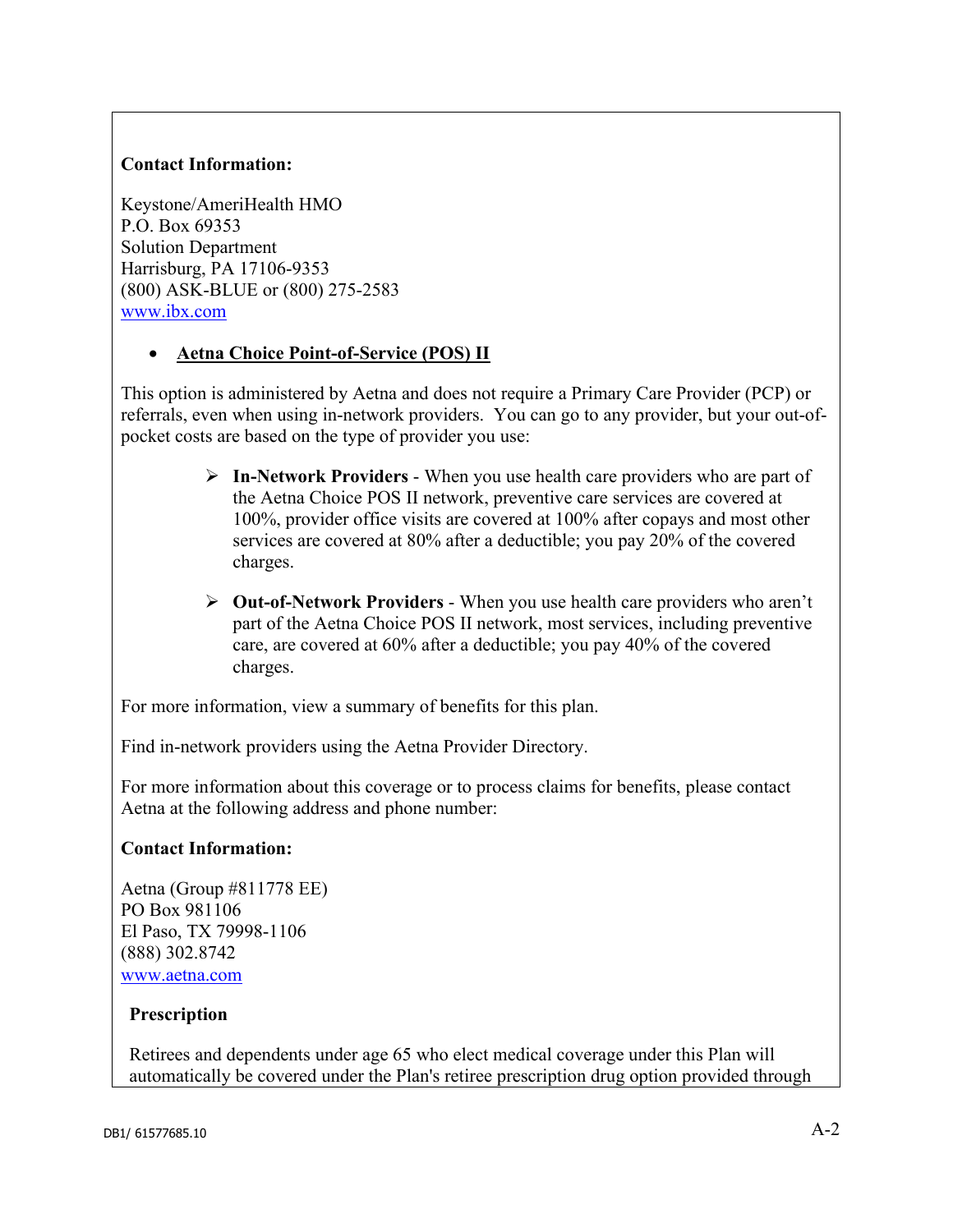CVS/caremark.

Participating CVS/caremark pharmacies offer discounted prices for prescription drugs.

**Note: Special rules apply when a retiree is Medicare-eligible and his/her spouse/samesex domestic partner is not Medicare-eligible or when the retiree is not Medicareeligible and his/her spouse/same-sex domestic partner is Medicare-eligible:**

- Retiree under age 65 and dependent age 65 and older If the retiree enrolls for medical coverage under this Plan, prescription drug coverage is automatically provided. If the dependent enrolls in the Medicare Advantage Plan, the dependent must also enroll in SilverScripts, the Medicare Part D Plan.
- Retiree age 65 and older and dependent under  $65 If$  the retiree elects to receive prescription drug coverage under an individual Medicare Part D plan, his/her spouse/same-sex domestic partner dependent can remain covered under this Plan's prescription drug coverage until he/she becomes Medicare-eligible.

For more information about this coverage or to process claims for benefits, please contact CVS/caremark at the following address and phone number:

## **Contact Information:**

CVS/caremark P. O. Box 52136 Phoenix, AZ 85072-2136 (844) 833-6390 [www.caremark.com](http://www.caremark.com/)

# **Coverage for Medicare Eligible LTD Members/Dependents**

**Medical**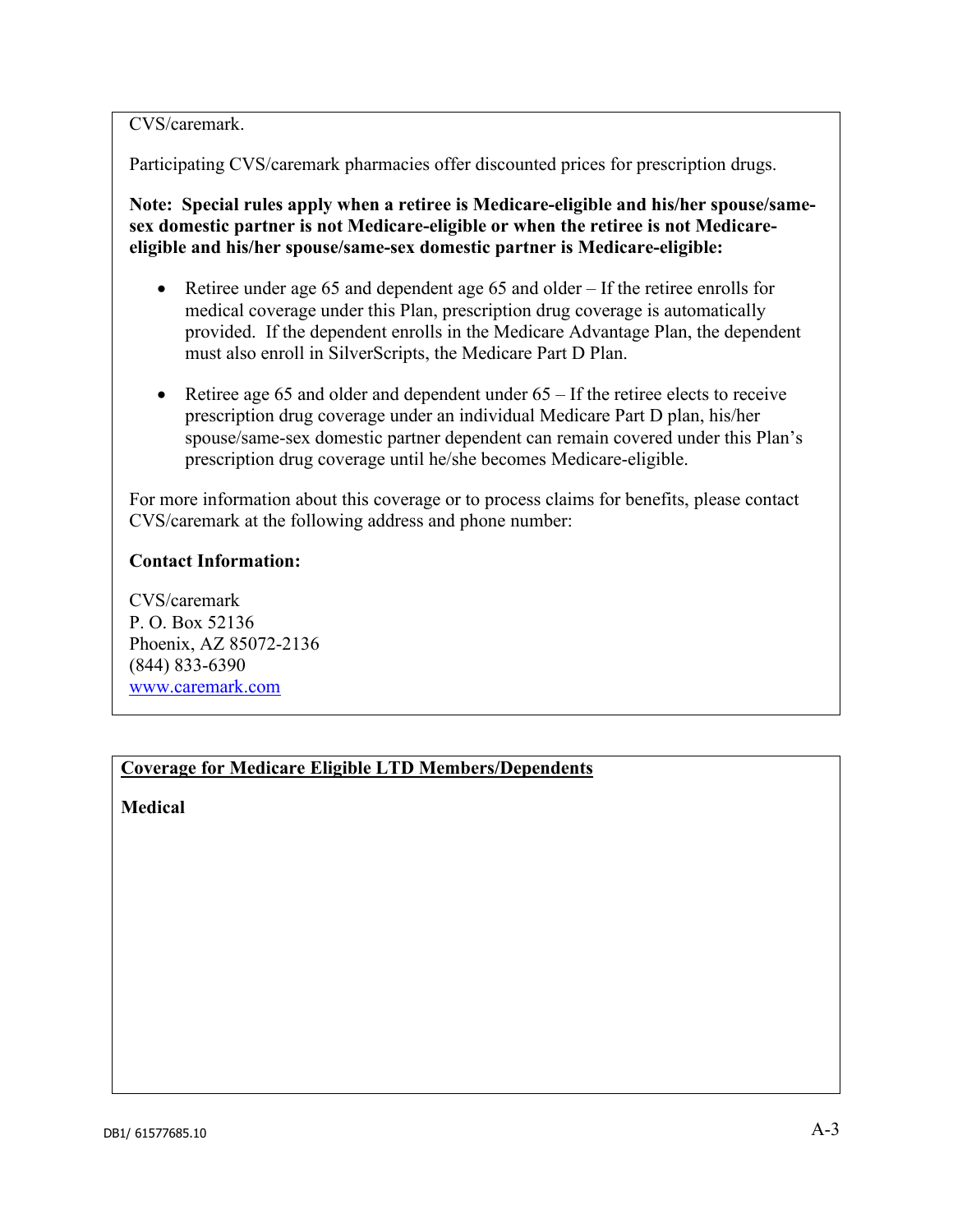# • **Aetna Medicare Plan (PPO) (Group Number AE 379518)**

This particular coverage option is referred to as a Medicare Advantage Plan and is available through Aetna. Medicare beneficiaries may opt to enroll in this plan instead of the "Original Medicare Plan" (currently, Medicare Parts A and B). When you enroll in Medicare, you will automatically be in the Original Medicare Plan unless you elect to enroll in this Medicare Advantage plan. You also must be enrolled in Medicare Parts A and B, pay the Part B monthly premium (which can be deducted from your Social Security check), and live in the plan's covered service area to be eligible

You may use any provider you wish, and you do not need to select a Primary Care Physician (PCP) or obtain referrals. Benefits differ according to the health care provider you use. If you use health care providers who are part of the Aetna Medicare network, most services are covered at 100% after applicable copays. If you use health care providers who are not part of the Aetna Medicare network, most services are covered at 80%.

## **Contact Information:**

Aetna Medicare PPO P.O. Box 981106 El Paso, TX 79998-1106 (800) 282-5366 Member Service

(800) 307-4830 Pre-Enrollment Information Line www. Aetna.com

## • **Independence Blue Cross (IBC) Medigap Security 65 Plans (Standard Plan –Plan N and Premium Plan – Plan C)**

The University has contracted with the above provider to provide medical benefits and claims services under the plans. These particular coverage options are referred to as the IBC Medigap Security 65 Plans. There are two options: a Standard and a Premium plan. These plans combine the benefits of traditional Medicare with the features of a private health plan. They help pay expenses that Medicare doesn't fully cover, such as copayments, coinsurance and emergency care when traveling outside the United States. They also offer the freedom and flexibility of no referrals and virtually no claim forms.

For more information about this coverage option or to process claims for benefits, please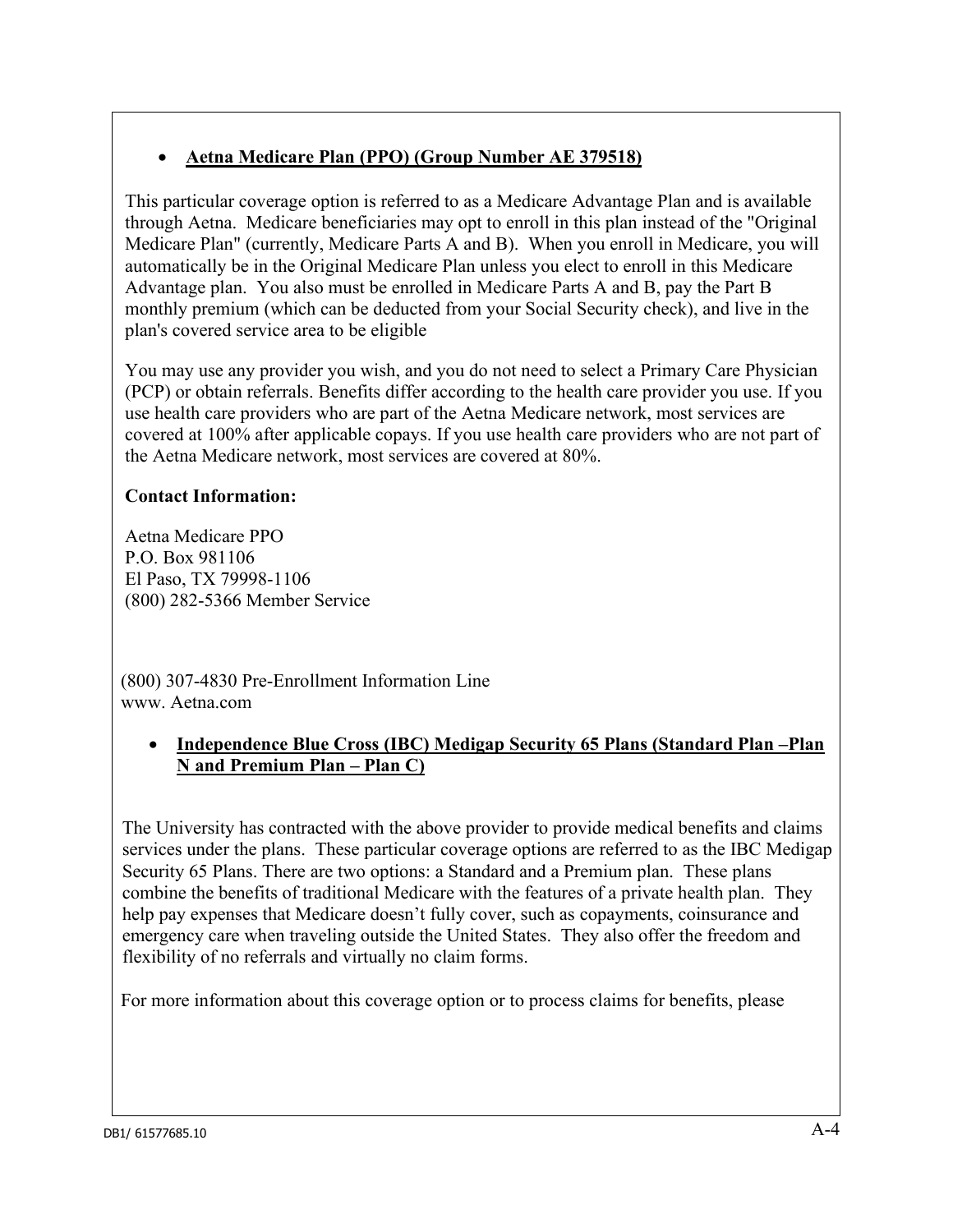contact Blue Cross/Blue Shield at the following address and phone number:

## **Contact Information:**

Independence Blue Cross Independence Blue Cross 1901 Market Street P.O. Box 13497 Philadelphia, PA 19103-1480 Philadelphia, PA 19101-3497

Attention: Claims Department Major Medical Claims Department

For both: (800) ASK-BLUE or (800) 275-2583

www.ibx.com

## **Prescription**

## • **SilverScript Insurance Company**

The University has contracted with the above provider to provide prescription drug and claims services under the Plan. This particular coverage option is referred to as the SilverScript Medicare Part D Plan. If you are enrolled in one of the options listed above, prescription drug coverage for you and your enrolled Medicare-eligible dependents will be provided through SilverScript.

For more information about this coverage option or to process claims for benefits, please contact SilverScript at the following address and phone number:

### **Contact Information:**

For Paper Claims For Mail Order Med D Paper Claims CVS Caremark P.O. Box 52066 P.O. Box 94467 Phoenix, AZ 85072-2066 Palatine, IL 60094-4467

(888) 613-7038

[http://upenn.silverscript.com](http://upenn.silverscript.com/)

## **COBRA Administration**

The University contracts with Wageworks to handle COBRA administration, billing, and premium collection.

### **Contact Information:**

Wageworks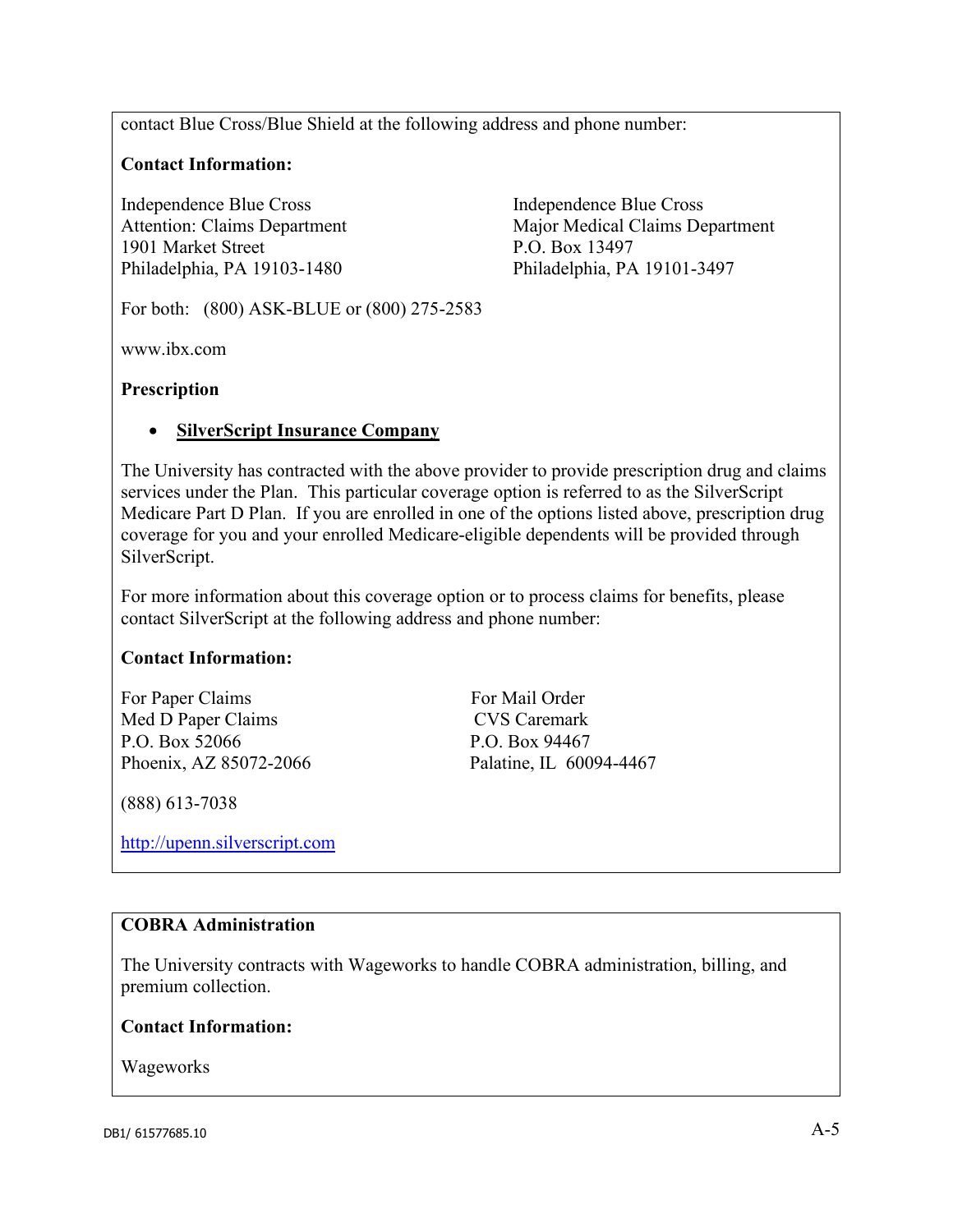## PO Box 226101

Dallas, TX 75222

(888) 678-4884

## **Other Benefits**

## **Dental Coverage**

- The Penn Family Practice (PFP) Plan provides services through the University's Dental Care Centers. The Plan pays all or most of the cost of many dental services as long as they are received through a Dental Care Center. You can contact the Penn Benefits Center for office locations
- The MetLife Preferred Dentist Program (MetLife PDP**)** offers the option of selecting a dentist of your choice or one from a network of preferred providers. When you use a MetLife preferred provider dentist, you pay a percentage of the negotiated fee and therefore, pay less out-of-pocket. When you use a non-preferred dentist, the Plan will reimburse you a percentage of the reasonable and customary charge for services. Contact MetLife at 1-800-942-0854 for more information.
- The Aetna Vital Savings Dental Plan. LTD members who elect this option and visit a participating provider will receive an average discount of 28%. Contact Aetna at 1- 877-698-4825 for more information. Promotional Code # 882016015. This is not a benefit provided under the Plan, but is instead made available to you by the carrier. There is no University contribution toward this coverage.

## **Vision Coverage**

- The Davis Vision plan provides coverage when you obtain vision care from any provider you wish. Use in-network providers to receive higher coverage and pay less out of your pocket. You receive the highest level of coverage when using Scheie Eye providers. Most services are covered once every 12 months, although you may receive discounts for additional services provided by Scheie Eye and Davis Vision preferred providers. This is not a benefit provided under the Plan, but is instead a continuation of the vision benefit provided under the University's Health and Welfare Program. For more information, contact Davis Vision at (888) 393-2583 or visit <http://www.ibx.com/index.jsp>
- The VSP Vision plan provides coverage when you obtain vision care from any provider you wish. Use in-network providers to receive higher coverage and pay less out of your pocket. Most services are covered once every 12 months, although you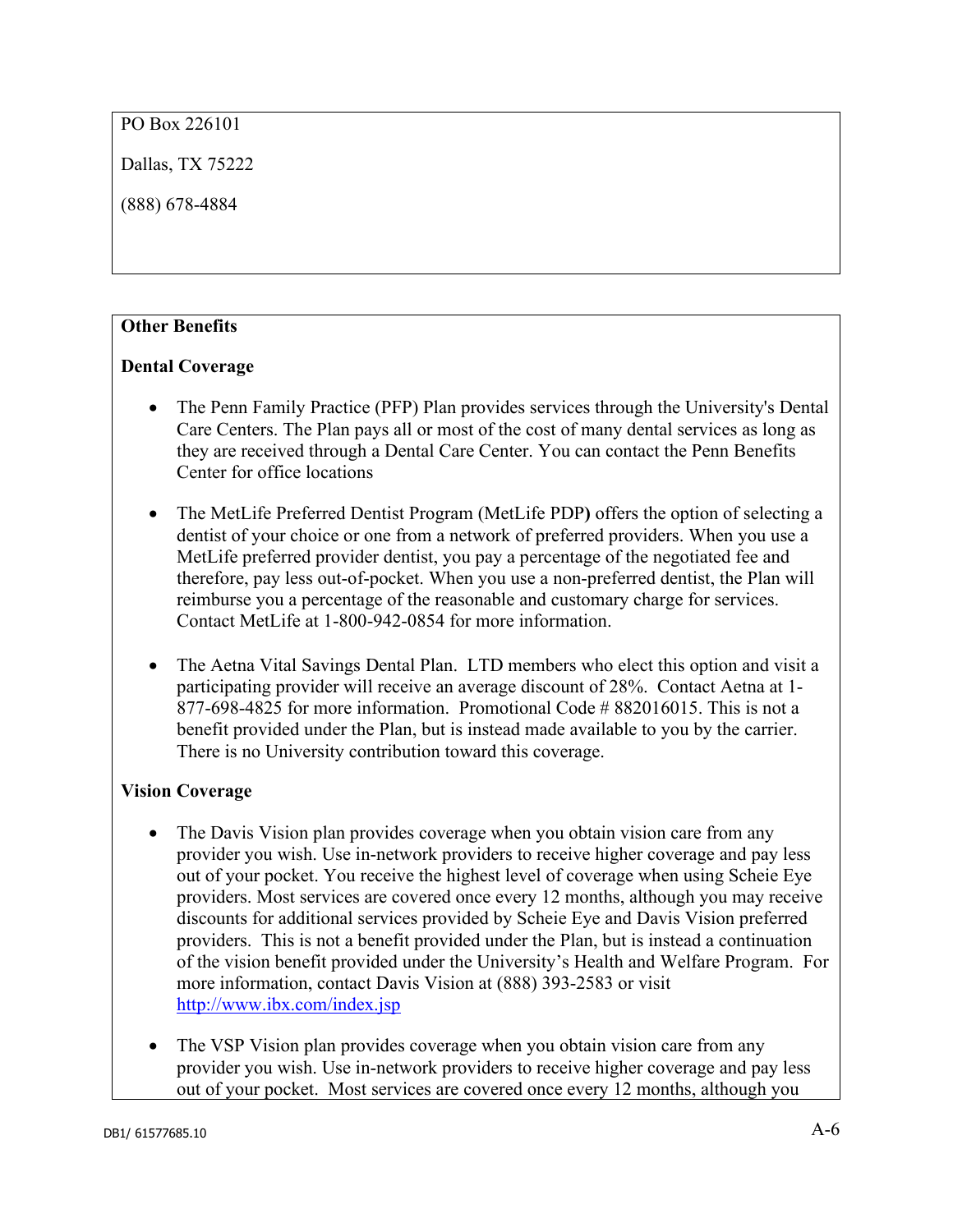may receive discounts for additional services when using in-network providers. This is not a benefit provided under the Plan, but is instead a continuation of the vision benefit provided under the University's Health and Welfare Program. For more information, contact VSP Vision at (800) 877-7195 or visit<http://vsp.com/eye-doctor.html>

• LTD members who enroll in the Aetna Vital Savings Dental Plan (see above) will automatically have access to the Aetna Vision One discount program. Under this program, participants have access to providers in nearly 13,000 participating Vision Centers. Contact Aetna at 1-877-698-4825 for more information. Promotional Code #882016015. This is not a benefit provided under the Plan, but is instead made available to you by the carrier. There is no University contribution toward this coverage.

# **Life Insurance**

Basic life insurance continues while you are receiving LTD benefits. If you were enrolled in supplemental life as an employee, you may continue this benefit at the same level of coverage in effect prior to your disability, unless you elect to reduce the level of coverage or cancel coverage. Once you reduce the coverage level or cancel supplemental life coverage, you cannot increase the coverage level or reenroll for coverage.

# **Pre-Tax Expense Accounts**

Your participation in the Pre-Tax Expense Accounts ends when you are on LTD. Your contributions end with your final paycheck. However, you may be eligible to continue your Health Care Pre-Tax Expense Account overage under the Health and Welfare Program through COBRA until the end of the Plan Year (June 30) in which you retire. For more information on COBRA, review Penn's online Health and Welfare Program Summary Plan Description at http://www.hr.upenn.edu/benefits/spd.pdf or contact the Penn Benefits Center at 1-866-799-2329. You may continue to submit requests for reimbursements for expenses incurred while you were employed. Expenses must be submitted by September 30th following the Plan Year in which you retire. For more information, contact the Penn Benefits Center at 866-799-2329.

# **Long-Term Care Insurance**

Coverage continues if you continue to pay the required premiums directly to the insurance carrier.

# **Contact Information:**

John Hancock John Hancock Place B-6 P.O. Box 111 Boston, MA 02117

**Tuition Benefits**